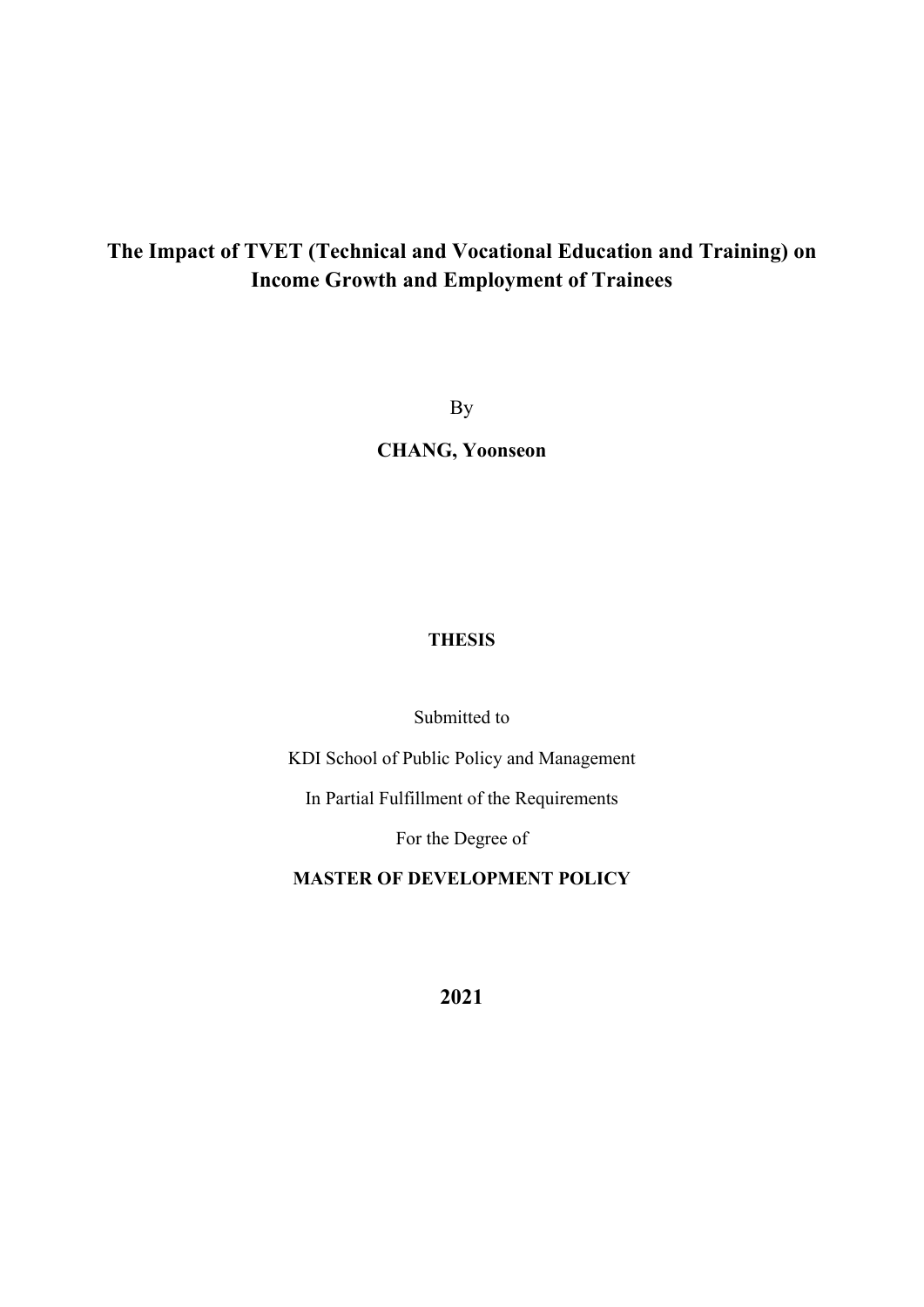# **The Impact of TVET (Technical and Vocational Education and Training) on Income Growth and Employment of Trainees**

By

**CHANG, Yoonseon**

# **THESIS**

Submitted to

KDI School of Public Policy and Management

In Partial Fulfillment of the Requirements

For the Degree of

**MASTER OF DEVELOPMENT POLICY**

**2021** 

Professor Park, Jin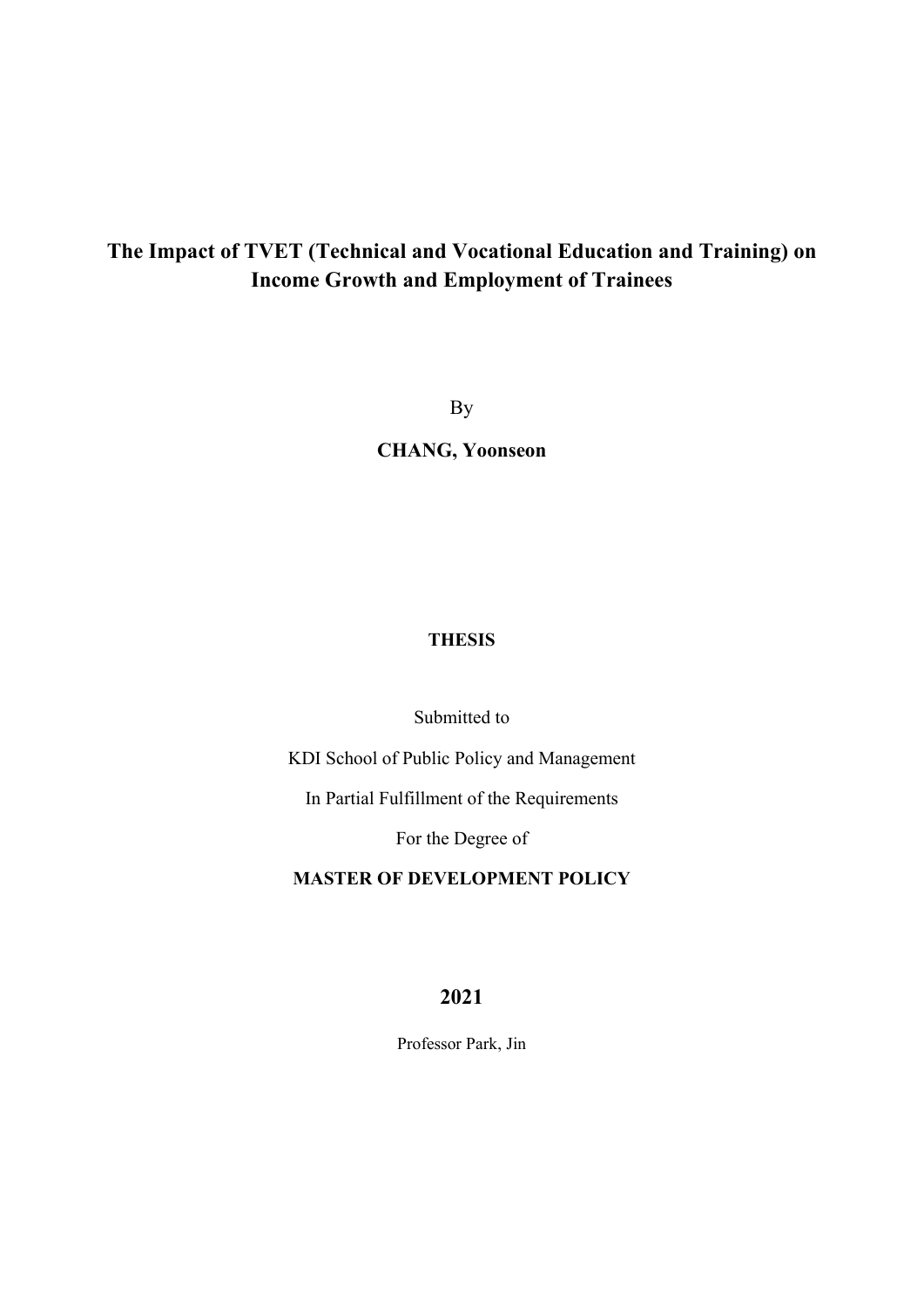# **The Impact of TVET (Technical and Vocational Education and Training) on Income Growth and Employment of Trainees**

By

**CHANG, Yoonseon**

## **THESIS**

### Submitted to

KDI School of Public Policy and Management

In Partial Fulfillment of the Requirements

For the Degree of

# **MASTER OF DEVELOPMENT POLICY**

Committee in charge:

Professor Park, Jin, Supervisor

Sung Jon Pack

Professor Choi, Changyong

Professor Paik, Sung Joon

Approval as of December, 2021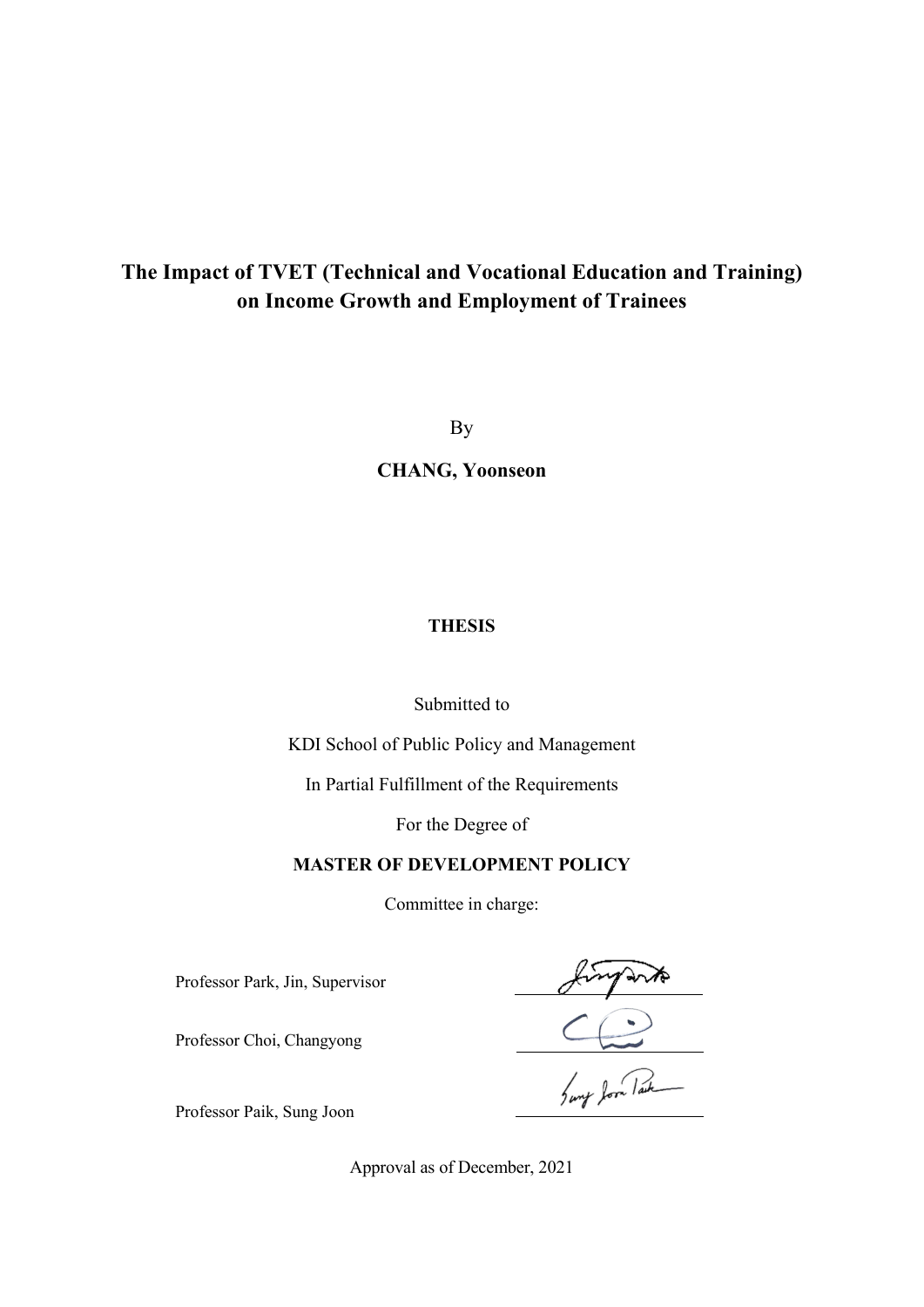# **The Impact of TVET (Technical and Vocational Education and Training)**

# **on Income Growth and Employment of Trainees**

By

**Yoonseon Chang** 

## **Thesis**

Submitted to

KDI School of Public Policy and Management

In Partial Fulfillment of Requirements

For the Degree of

Master of Development Policy

**2021** 

Professor Jin Park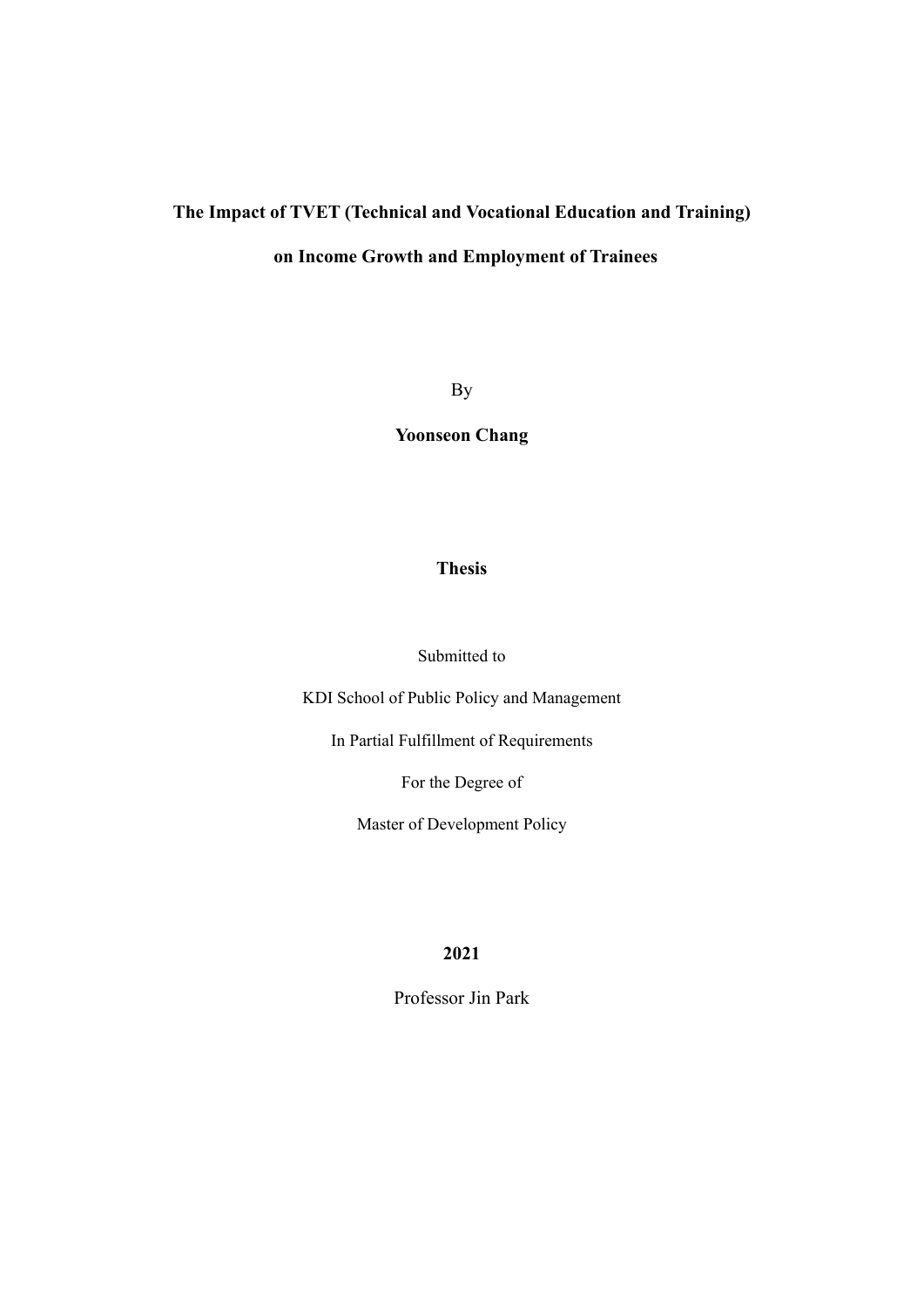# **The Impact of TVET (Technical and Vocational Education and Training) on Income Growth and Employment of Trainees**

By

**Yoonseon Chang** 

## **Thesis**

#### Submitted to

KDI School of Public Policy and Management

In Partial Fulfillment of Requirements

For the Degree of

Master of Development Policy

Commiittee in charge:

Professor Jin Park, Supervisor

Professor Changyong Choi

Approval as of October, 2021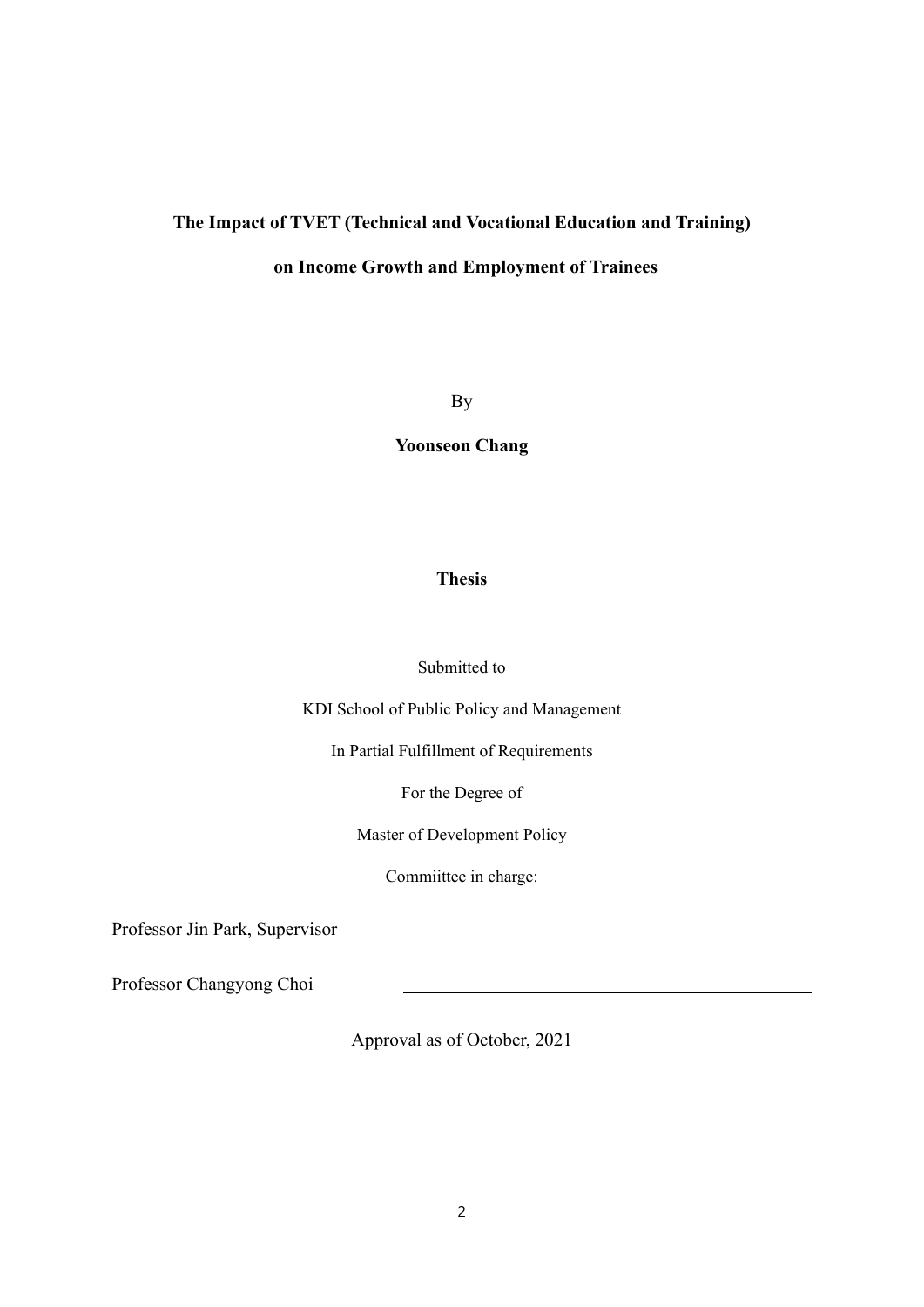#### **ABSTRACT**

After the introduction of human capital theory, education and training is regarded as an instrument for enhancing human capital; and it developed into concept of TVET, Technical and Vocational Education and Training. The existing studies are conflicting on the effectiveness of TVET. Some scholars argue TVET stimulates economic growth, improves employment and wage of workers, and reduces poverty. However, due to the occupation-specific characteristics of skills developed from TVET, other scholars argue that the effectiveness of TVET last only for short periods.

This study is to find the factors of TVET that can be effective in matching skills and job. This study uses the data collected from Kenya Life Panel Survey (KLPS), which is a longitudinal dataset of 7,527 respondents from 2003 to 2019. The data includes education, health, socioeconomic, demographic and other outcomes from students of primary schools in western Kenya. This study used the panel data studies to find the short-term and long-term effect from TVET.

This study finds that unemployed trainees have higher employability in the short run over employed trainees. According to the result of this study, however, trainees without work experience and training experience have a higher income growth rate in short run compared to experienced trainees It contradicts the assumption of TVET in that work-related experience strengthens the individual's skill and thereby reflected in higher income. This study explained the findings can be attributable to mismatch between skill and job and limitation of training at individual-level. Also, this study suggests recommendations for future research.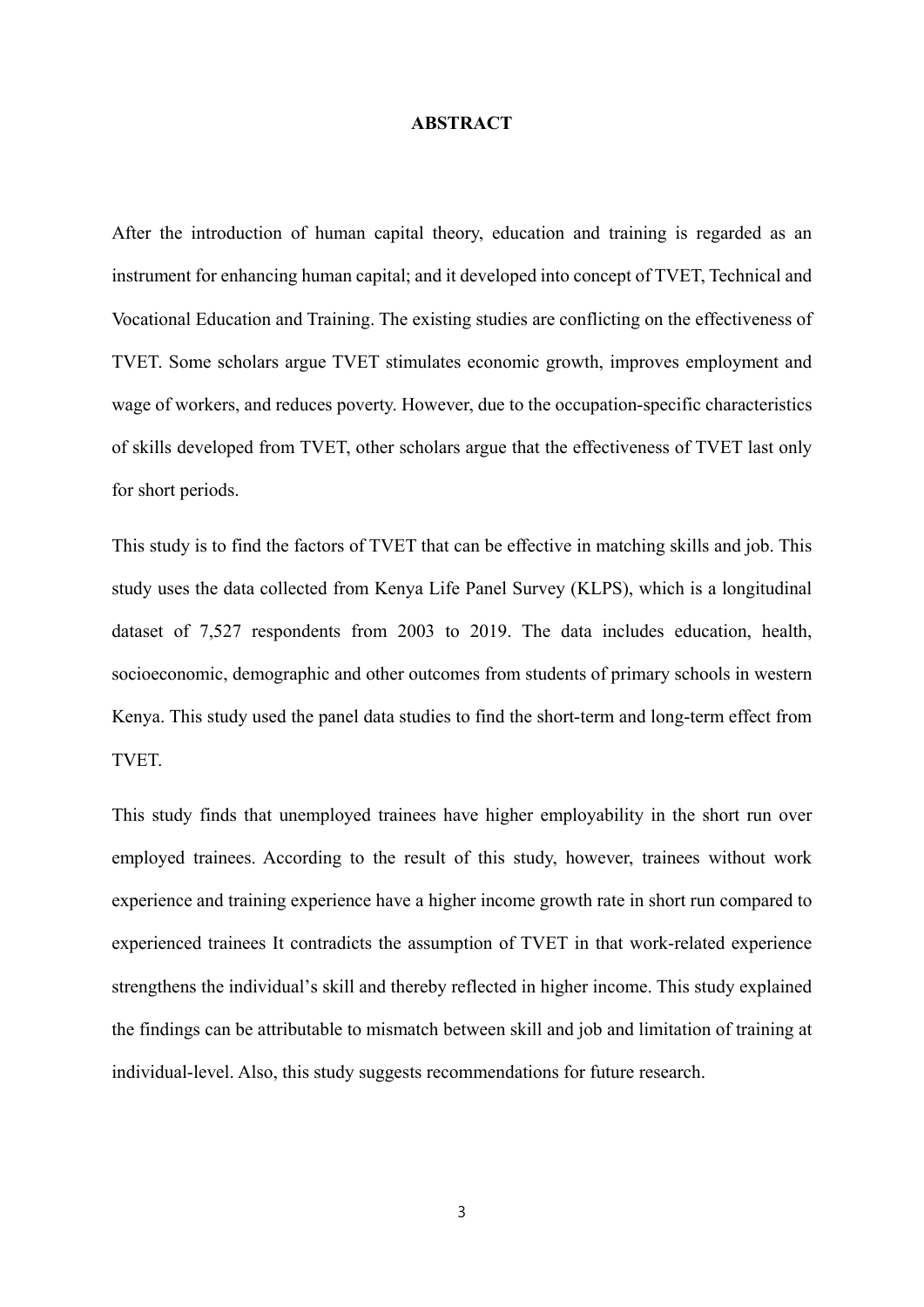**Copyright by** 

**Yoonseon Chang** 

**2021**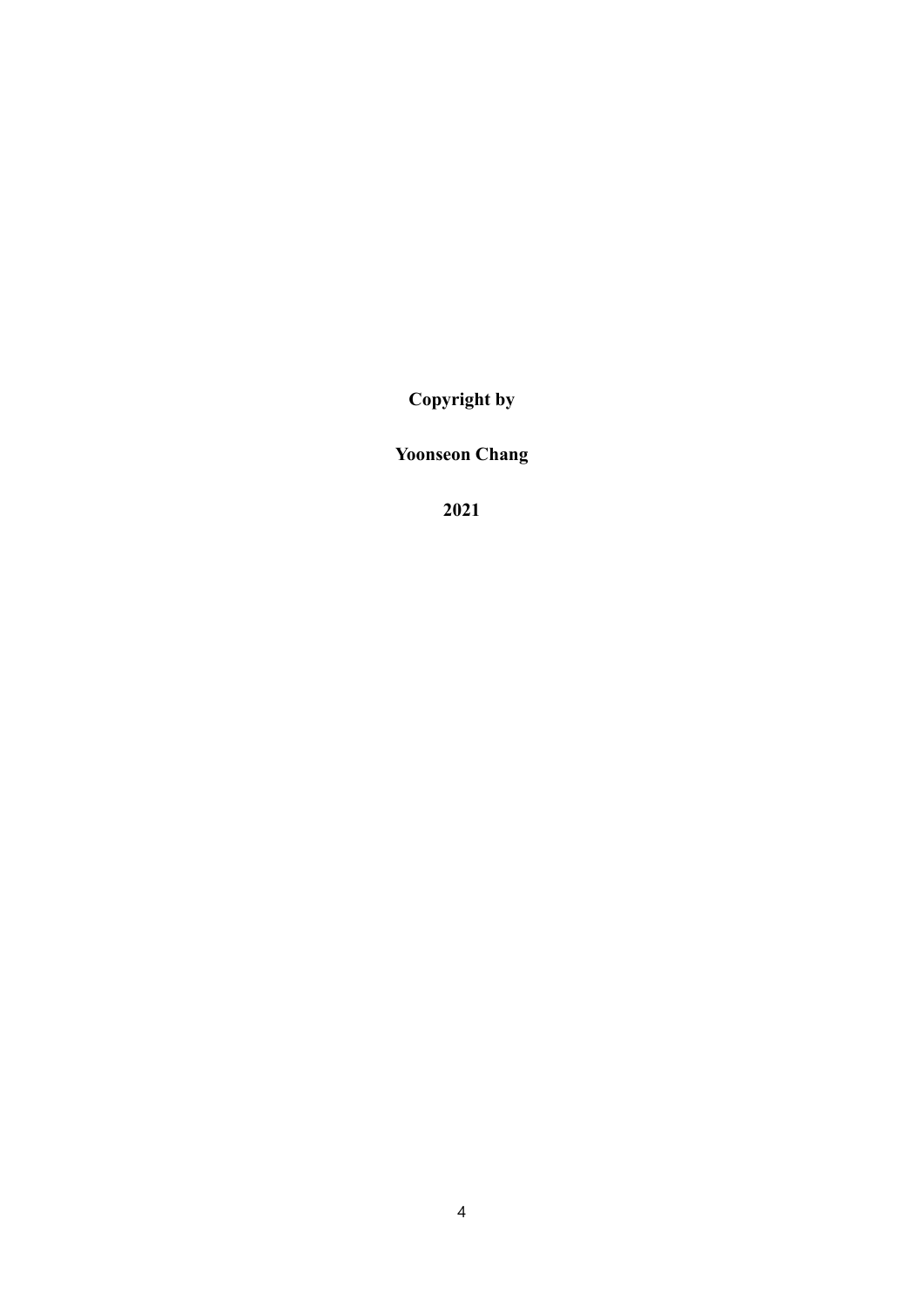# **TABLE OF CONTENTS**

| $\mathbf{I}$ . | Introduction                  | 7  |
|----------------|-------------------------------|----|
|                | II. Literature Review         | 8  |
|                | III. Methodology              | 13 |
|                | IV. Research Questions        | 14 |
|                | V. Results                    | 18 |
|                | VI. Discussion and Conclusion | 21 |
|                | <b>REFERENCE</b>              | 23 |
|                | Appendix                      | 32 |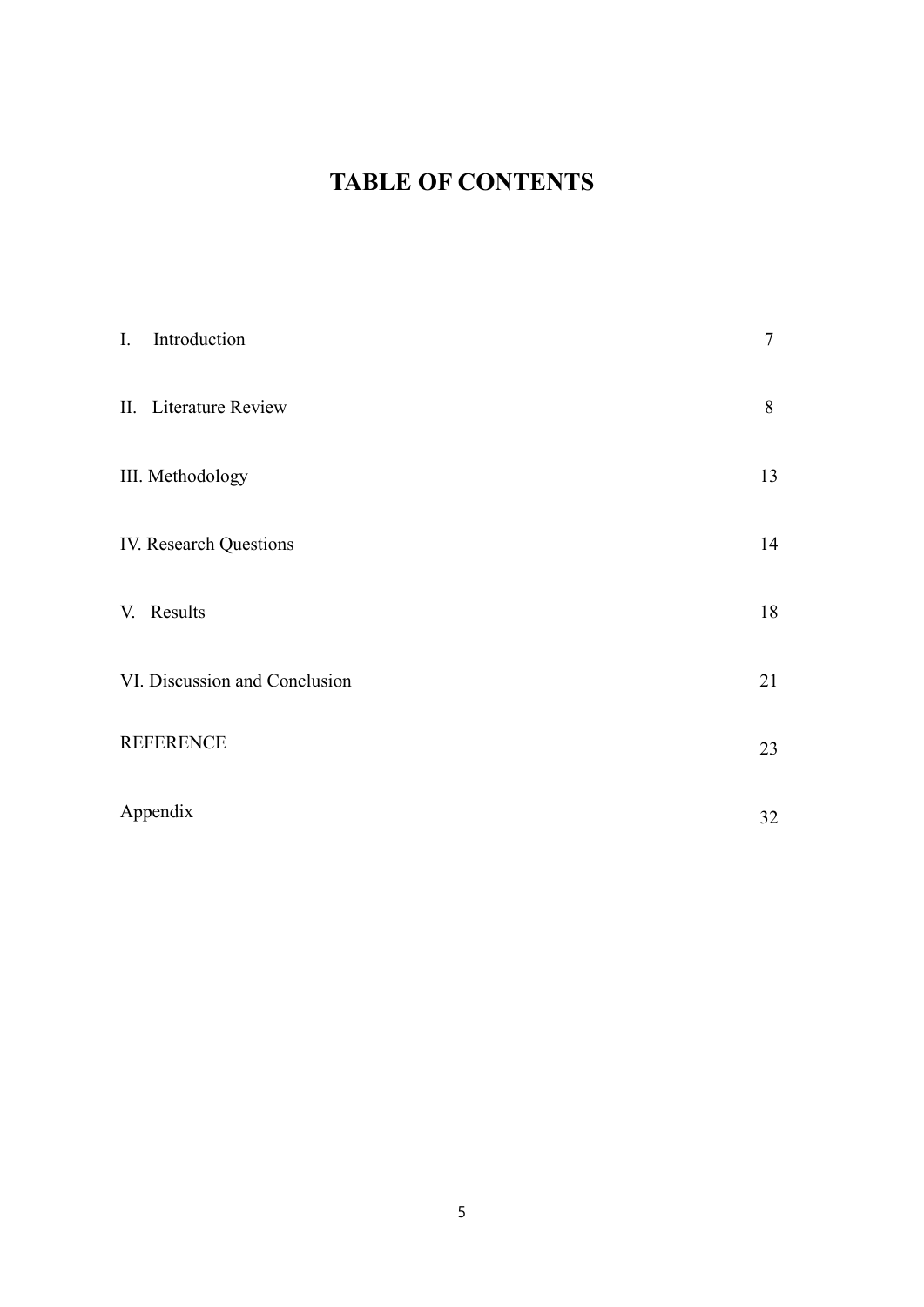# **TABLE OF TABLES**

| Table 1. Individual Match Rate between Worker Education and Job-Required |    |
|--------------------------------------------------------------------------|----|
| Education, by Country                                                    | 13 |
| Table 2. Category of Skills                                              | 17 |
| Table 3. Result of Data Analysis                                         | 19 |
| Table 4. Result from independent sample's t-test by marital status       | 33 |
| Table 5. Result from independent sample's t-test by work experience      | 33 |
| Table 6. Result from independent sample's t-test by training experience  | 33 |
| Table 7. Result from independent sample's t-test by employment status    | 34 |
| Table 8. Result from independent sample's t-test by employment type      | 34 |
| Table 9. Result from Chi-Square Tests on employment status in long run   | 34 |
| Table 10. Result from Chi-Square Tests on employability in long run      | 35 |
| Table 11. Result from Chi-Square Tests on employability in short run     | 35 |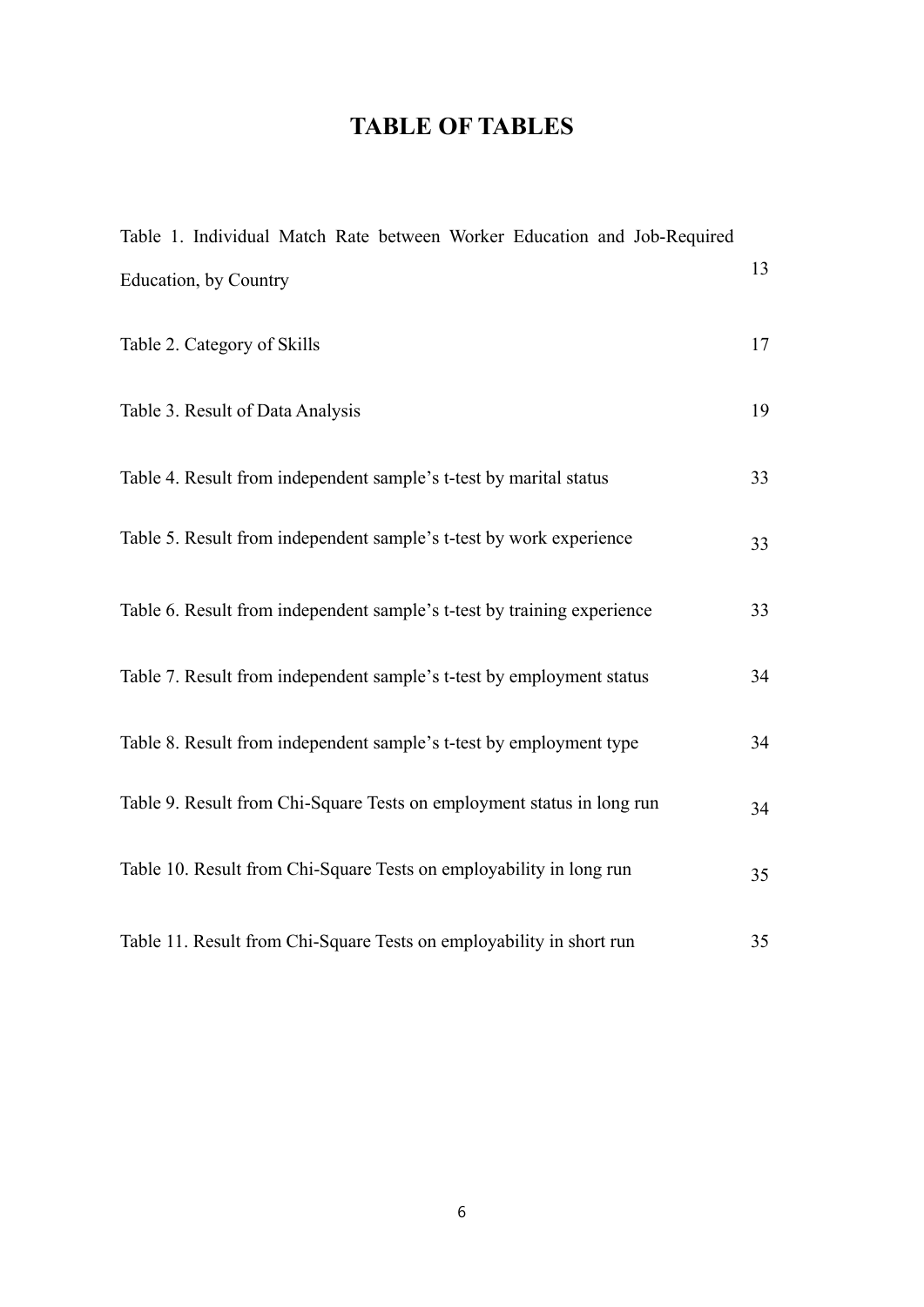#### **I. Introduction**

UNESCO has Strategy for TVET (2016-2021), which includes for youth and adults to have decent work and enhance entrepreneurship as the way to inclusive society. UNESCO-UNEVOC developed Medium-term strategy (2021-2023) in accordance with Sustainable Development Goals (SDGs) 4, quality education. The targets suggested for achieving SDGs 4 are to provide equal opportunities for quality education including TVET, regardless of gender (Target 4.3); to enhance youths to have work-related skills for a decent job (Target 4.4); and to provide education and training opportunities to the vulnerable (Target 4.5). Especially, this strategy puts priority on African countries along with developing key strategies for specific target (i.e., digitalization, climate change).

OECD also emphasizes the importance of TVET as a means for youths to improve a positive outcome for individuals, employers and society (OECD, 2008, as cited in ILO Policy brief, 2021); and World Bank (2010) developed Skills Toward Employability and Productivity (STEP) program as a comprehensive approach toward skills development and thereby improving employment and productivity as stated. STEP program is the combination of sequential process for improving market outcomes across life cycle.

World Bank conducts surveys on the STEP program which indicate that individuals are overqualified in low-income countries and they can't fully make use of their skills (Handel et al, 2016). Handel et al. (2016) discuss such mismatch problem and it can be divided into three concepts as follows - skills shortage, job shortage, and mismatched fields of study. Skill shortage is the condition that the supply of skilled workers is below the demand of employers, whereas job shortage is the condition that the supply of skilled workers exceed the demand of employers. In addition, mismatched fields of study are the gap between fields of study and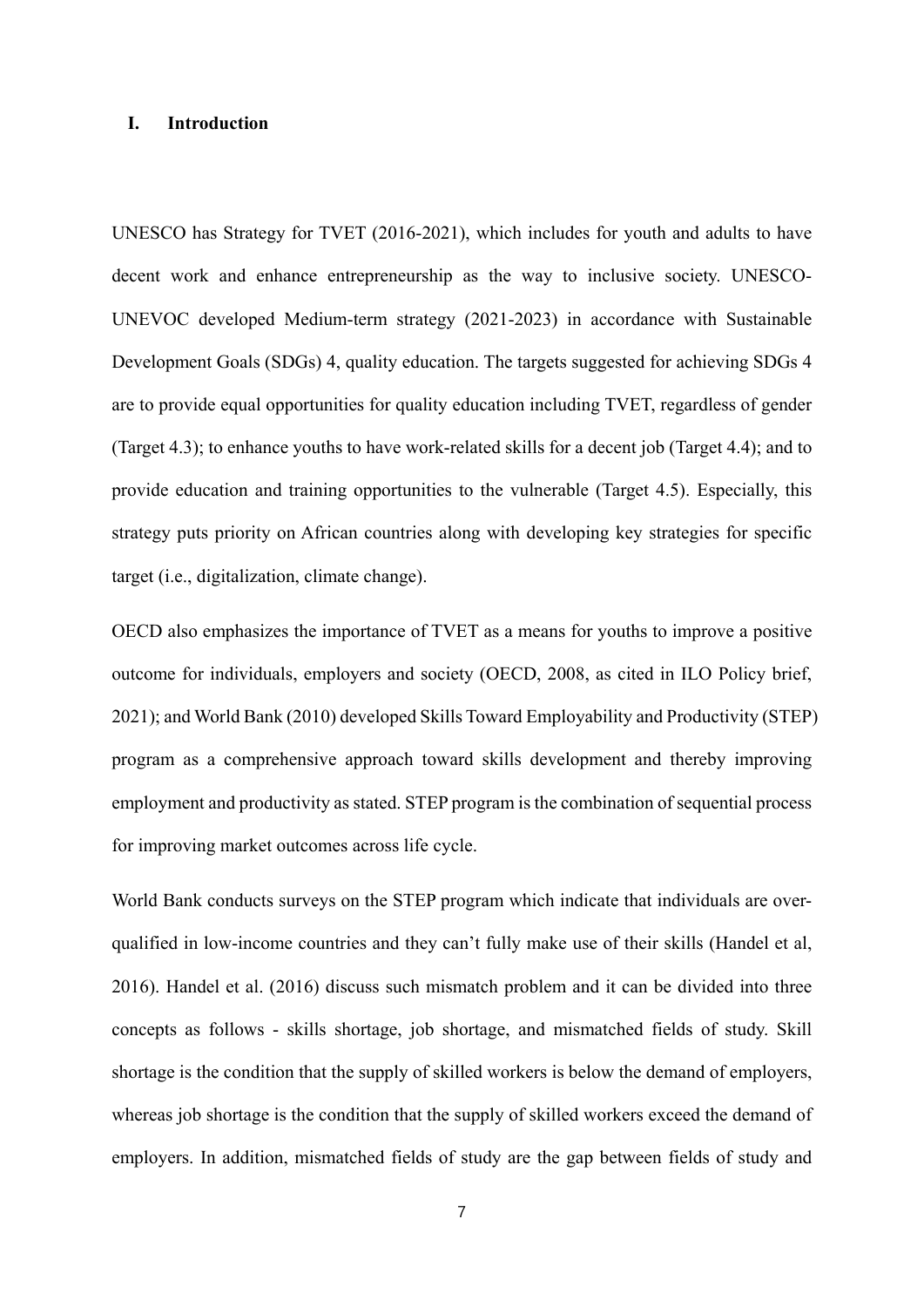required knowledge in the labor market.

Furthermore, a recent survey of school-to-work transition exhibits that such skill and educational mismatches are prevalent in Africa. 17.5% of employed youth are over-skilled and 28.9% of them are under-skilled; 8.3% of them are over-educated and 56.9% are undereducated. Also, both over-skilled and over-education reduces job satisfaction and increase youth's likelihood of on-job search. Skill and educational mismatches of youth are persistent over time and skilled youth are more likely to transition to better-matched jobs than youth with inadequate education. (Morsy & Muksasa, 2019) This study is to find the conditions that TVET programs are most likely to be effective in matching skills and job.

#### **II. Literature Review**

#### *Human Capital Theory and TVET*

Ever since Schultz (1960) introduce human capital theory, education and training is considered crucial for enhancing human capital (Schultz, 1960, as cited in Asadullah & Zafar, 2019). It enhances skill and knowledge of individual and thereby facilitates employment in the labor market (Vandekinderen et al., 2018; Dean, 2003; Becker, 1962; Schultz, 1960, 1961). In the macroeconomic aspect, human capital (Lucas, 1988; Solow, 1956), along with technological progress (Nelson & Phelps, 1966) and innovation (Romer, 1990), contributes to economic growth. Also, national investment in education and training as an instrument of developing human capital and economic growth is positively correlated (Dean, 2003; Regmi et al., 2015, as cited in Asadullah & Zafar, 2019).

Education and training developed into TVET (Technical and Vocational Education and Training) as an instrument to provide human capital for maximizing efficiency and profit in the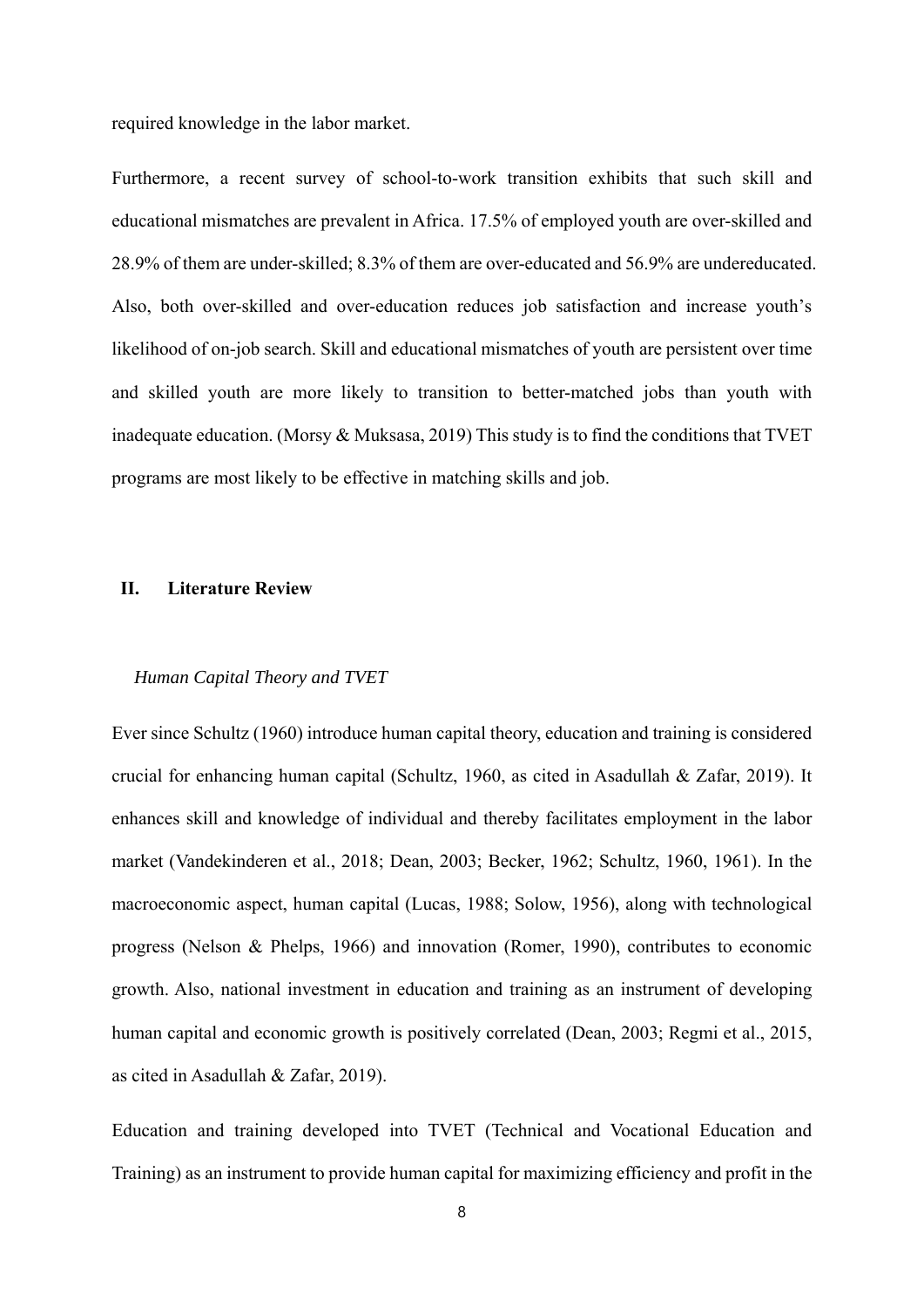era of industrial revolution (Anderson, 2009, as cited in UNEVOC, 2013). Researchers identified the effectiveness of TVET on skill, productivity, employment and wage of workers. The empirical evidence supports that TVET enhances skills of youth, especially uneducated youth (Nilsson, 2010); increases productivity and wage of workers in farming in the long run (Kijime et al, 2012; Jothilakshmi et al, 2009). Furthermore, on-the-job training, which is one of TVET, positively affects wage and such effect enlarges along length training and the size of firms (Rosholm et al, 2007).

TVET stimulates economic growth by increasing productivity, innovation and adaptation (Almendarez, 2013); and improving employment and wage of workers (Asadullah, 2019). Asadullah (2019) finds that countries with higher employment and wages have higher economic growth than countries with lower employment and wages; the increase of employment and wage accounts for economic growth by 63% and 14% each. TVET influences social inclusion as well as economic growth. National spending on TVET improves the employment, wages and poverty ratings (Asadullah, 2019).

#### *TVET versus General Education*

Whereas general education provides fundamental skill and knowledge in mathematics and communication, TVET provides occupation-specific skills for work (Hanushek et al, 2011). Traditionally TVET is regarded as an opportunity to the unemployed youths, the students with weak academic background and the middle-level technicians in that it helps them competitive in the labor market with skills and reduces unemployment and poverty (Psacharopoulos, 1997). Vocationally educated individuals are more likely to be qualified for the first jobs (Verhaest, 2018) and employed sooner than generally educated individuals (Forster et al, 2016).

Vocationally educated individuals have the advantage of occupation-specific skills, however,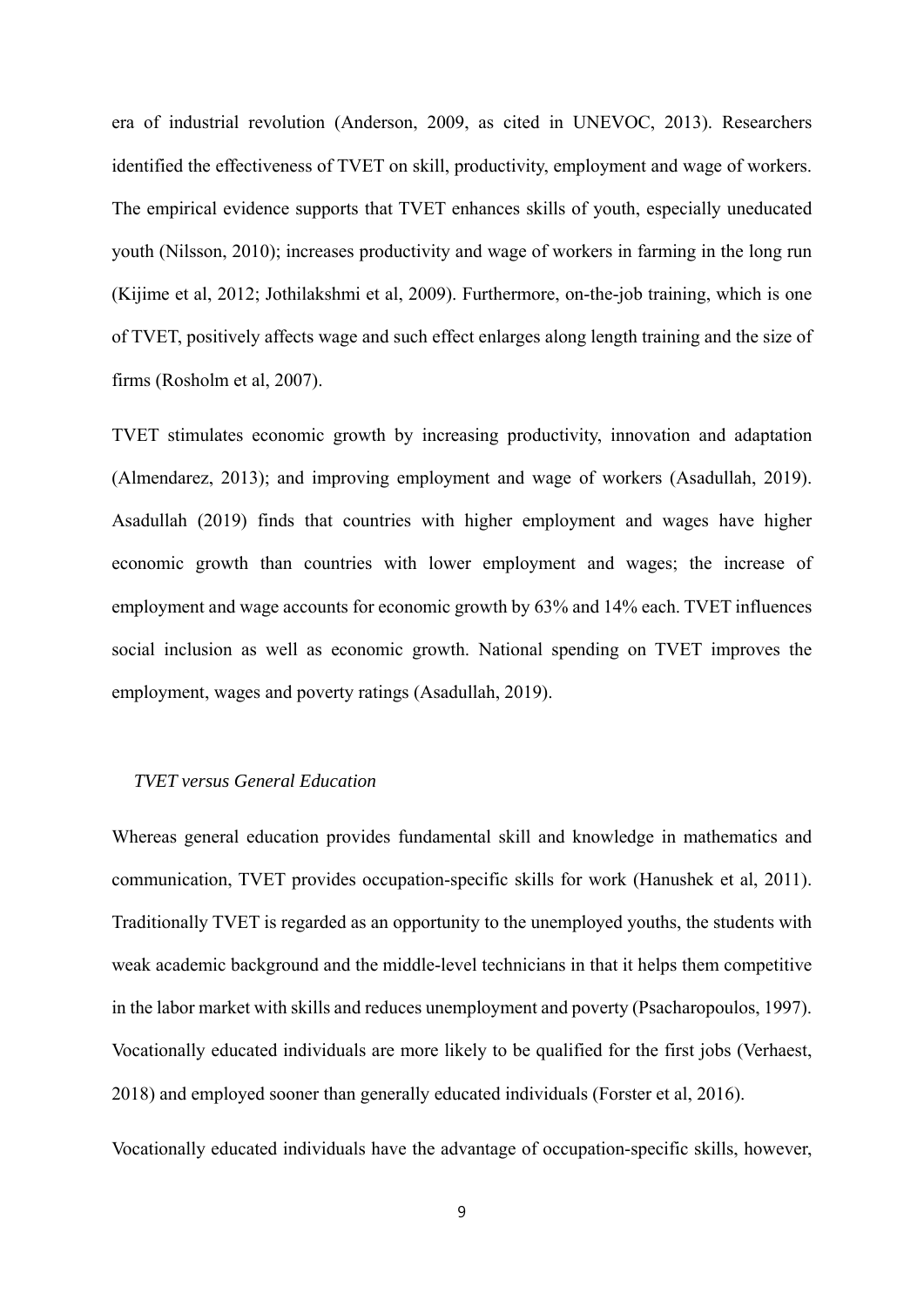the lower probability of skill mismatches (Verhaest, 2018) and higher employability diminishes over time because they are less flexible compared to generally educated individuals (Forster et al, 2016). They have smoother transition from school to work, but less adaptable to technological change in later life (Hanushek et al, 2011). Even though they are over-qualified for their first job, they are likely to acquire less additional skills than those individuals who are over-qualified (Verhaest & Omey, 2012).

Vocationally educated individuals tend to match their job for skills in the first place, however, they are insufficient in terms of new skills required in the labor market. Besides they have lower fundamental skills and knowledge, which deters acquiring additional skills through practical learning in the workplace. In the contrary, unless generally educated individuals start their career at lower-level jobs, they learn work-related skills through experience in the workplace (Verhaest et al, 2018).

Even the evidence contradicts the traditional assumptions of TVET demonstrates that the vocationally educated youths are not motivated for TVET and their employability and wages are lower than that of individuals with general education (Oketch, 2007). Oketch (2007) attributes such phenomenon to poor quality and the high cost of TVET; poor understanding in the condition of the labor market and informal sector; neglecting the problem of unemployed TVET graduates (Atchoarena & Delluc, 2001, as cited in Oketch, 2007). Moreover, the indirect effects of TVET on economic growth via improved social inclusion (employment, earnings and poverty) rather reduces along the volume of TVET expenditure at the countrylevel (Asadullah, 2019).

#### *Developing countries versus Developed countries*

Along with the contradicting evidence of the effectiveness of TVET, Krueger and Kumar (2004)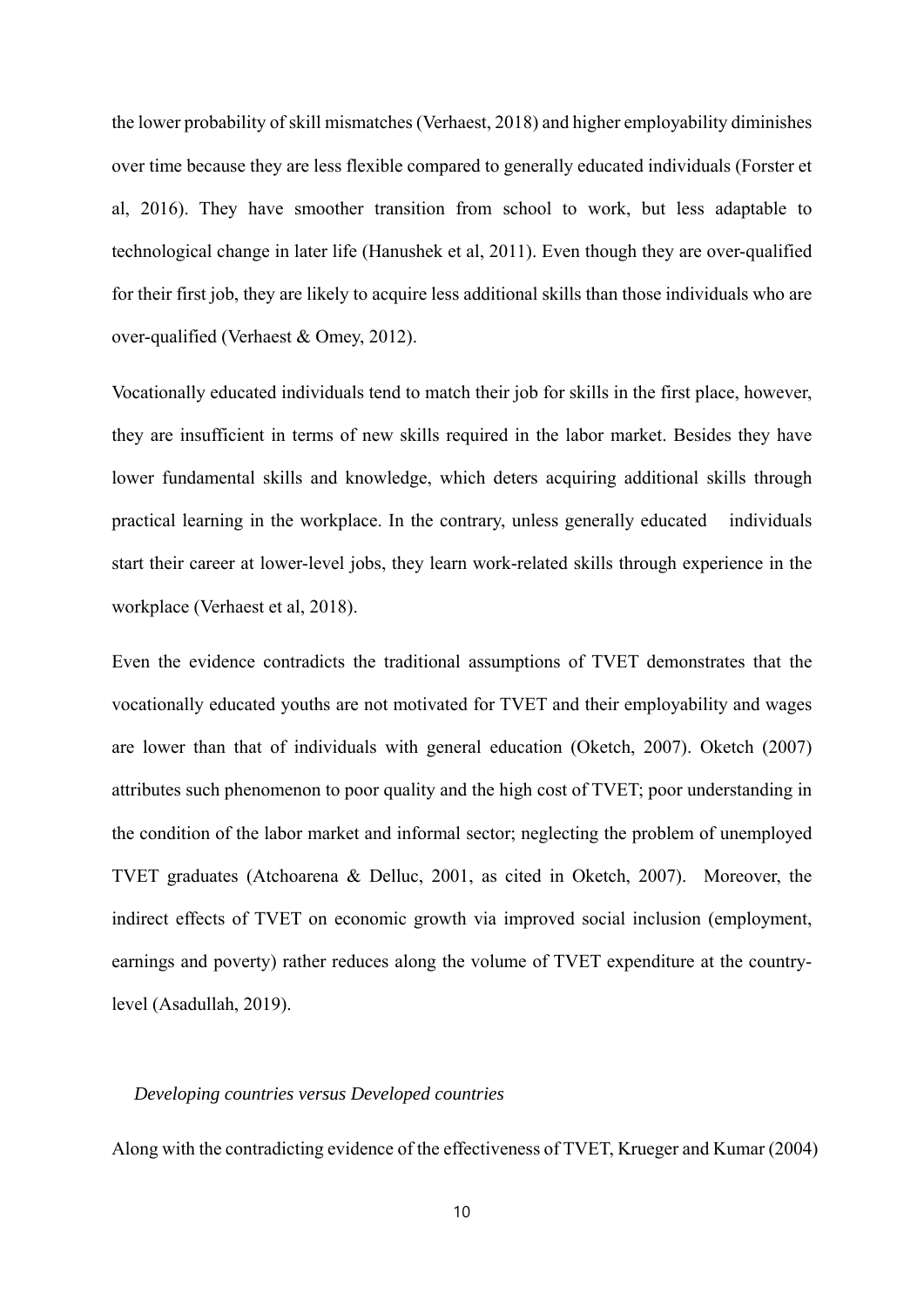argued that an economy of which policies favor vocational education will grow slower than that favors general education and the growth gap increases with the growth rate of technology. They attributed the growth gap between the US and European countries to the different education policies in that European countries favor vocational education and US favors general education. Even though European countries worked well with slower technological change, the US outpaced with the higher growth rate in new technological change.

Despite such pessimistic perspective against TVET, Blunch and Castro (2007) state that TVET is particularly crucial to economic growth and social inclusion in developing countries. African countries still adopt TVET in public education systems (Oketch, 2007). According to Middleton et al (1993), World Bank assisted more than half of its investment for educational systems in developing countries to TVET from 1963 to 1976. Moreover, African countries which used to associated TVET with the colonial educational administration turned to adopt TVET after independent from colonization.

The empirical evidence on the effectiveness of TVET in African countries are found in recent cases in Ethiopia and Botswana. Dessie and Ademe (2017) explain that TVET for small and medium businesses enhances creativity and innovation which fosters economic growth and reduced poverty in Ethiopia. Mupimpila and Narayana (2007) find that the contribution of TVET exceeds that of university education on economic growth of Botswana, from comparison of enrollment in the university and that of TVET institutions.

#### *Job-Skill mismatches in Kenya*

Existing literatures discuss the contradicting perspectives regarding the effectiveness of TVET. The effectiveness of TVET itself and its effectiveness over general education is controversial. Even whether TVET can be effective in developing countries is questionable. This study is to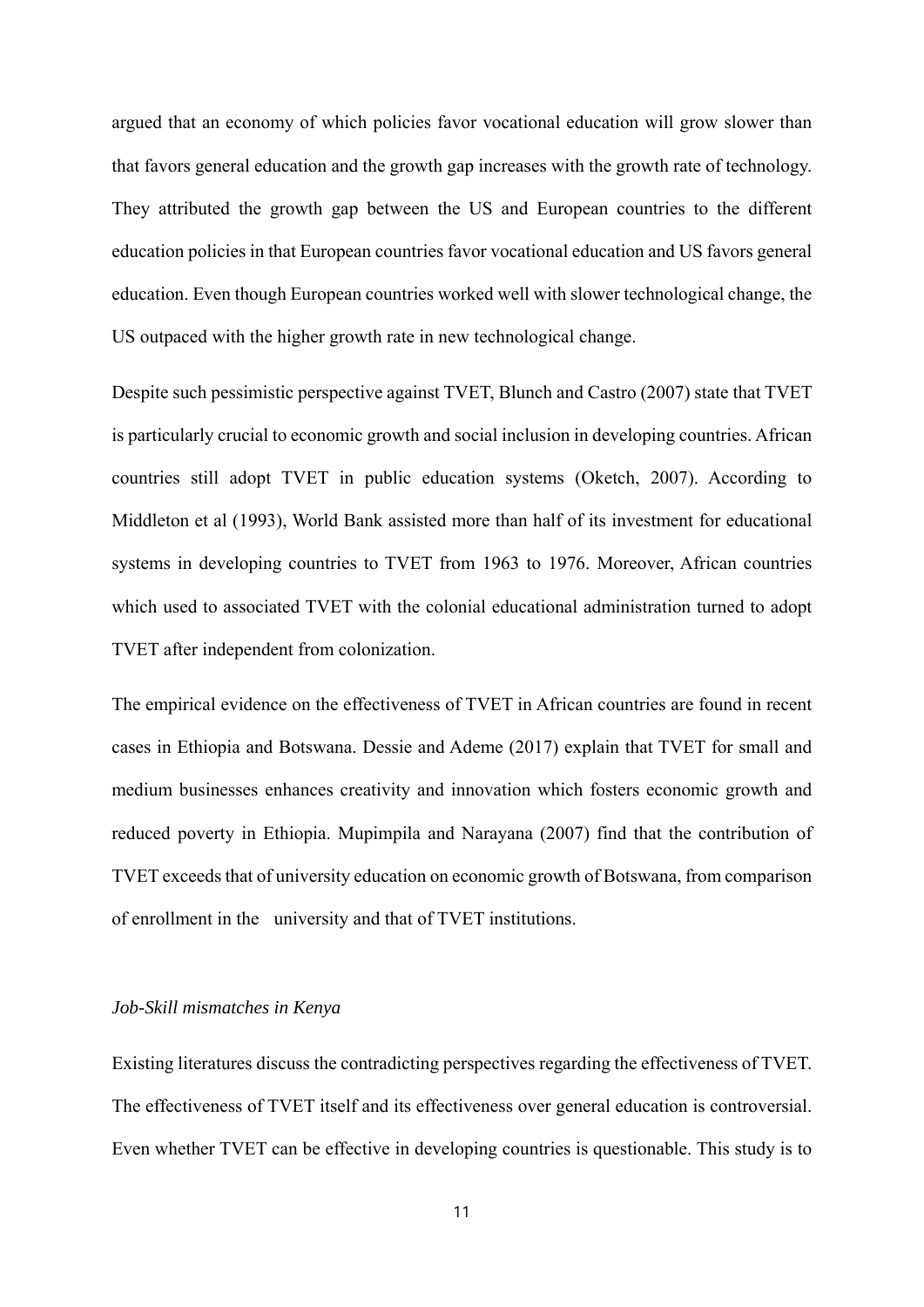find the evidence that certain variables of TVET can be effective in developing countries from the case of Kenya. Kenya is one of the countries with skill and educational mismatches. According to World Bank Enterprise Survey 2013 (as cited in Puerta et al., 2018), the percentage of Kenyan firms, which responded that skill mismatch in workforce hinders operation management and growth of firms, was 30% in 2013 which is a 10-fold increase from 3% in 2007.

Also, both STEP household survey (2013 and STEP employer survey (2016-2017) implicates that both employers and employees recognize the skill gap in Kenya. Puerta et al. (2018) suggest the skill gap in Kenya is a problem of skills mismatches as well as skill shortage. Employers are concerned that their employees are not sufficient in related-skill and skill level, which implicates that those firms are going through skills shortage.

More than 30% of Kenyan firms responded that they have difficulty due to lack of skills and required work experience. Even worse, less than 30% of employers in Kenyan firms don't recognize skill gaps between required skills for work and the skill of current workers. On the other hand, employees in Kenya perceive they are over-qualified or underqualified. 40% of workers who finished secondary education responded they are qualified and workers with education lower than secondary education responded they are unqualified.

Moreover, STEP survey explains Kenya ranked the second lowest among 11 countries in match rate for education level of workers and job-requirement; 40.4% are under-educated and 24.9% are over-education for job-requirement (Handel et al, 2016). Even though, in this context of skill mismatch, author uses panel data studies to find the effect that pays off from TVET along the time following the recommendation for future research suggested by Nilsson (2010).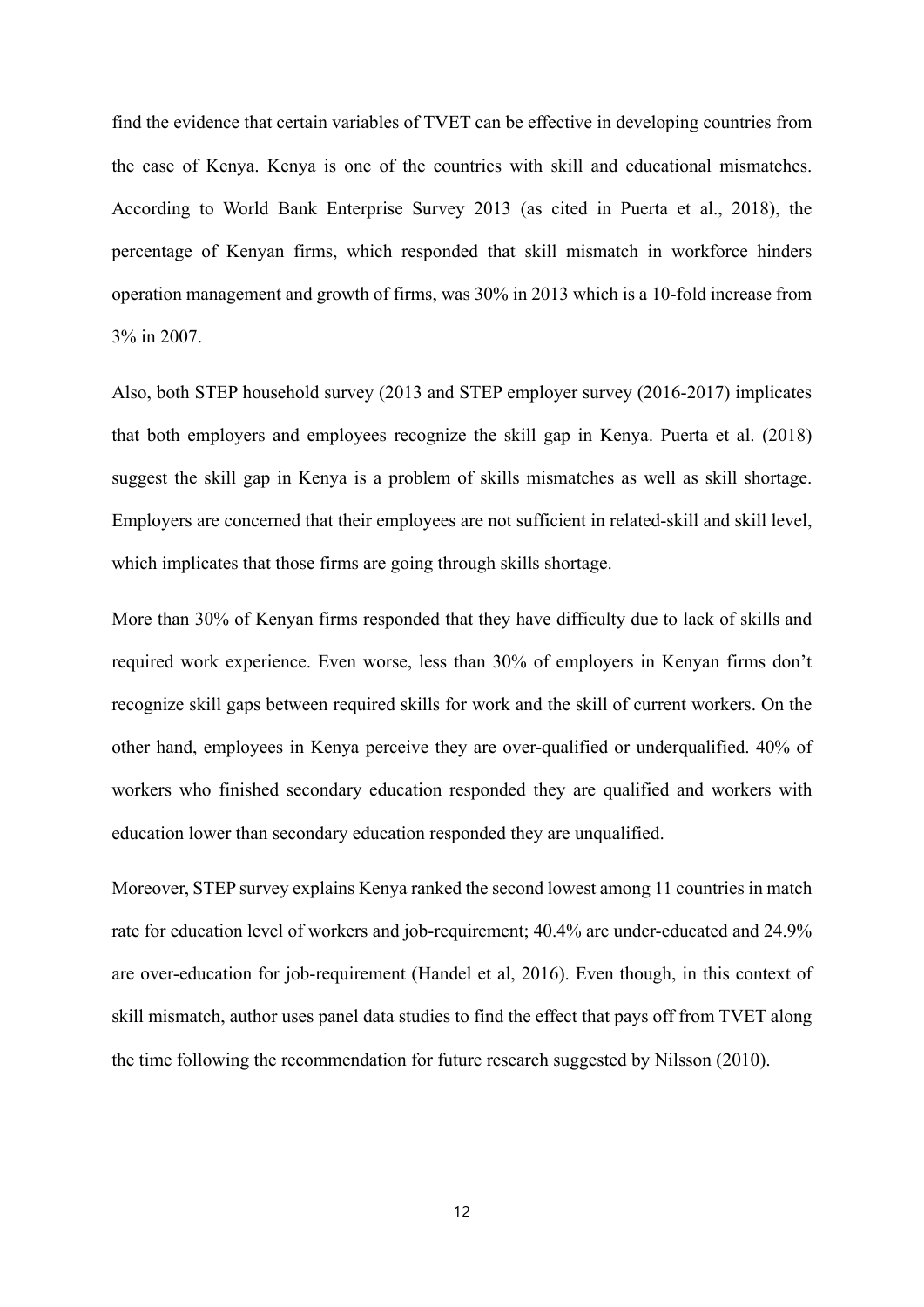| Country                | Under-education | Matched | Over-education |
|------------------------|-----------------|---------|----------------|
| Armenia                | 5.8%            | 66.2%   | 28.0%          |
| Bolivia                | 25.2%           | 40.1%   | 34.6%          |
| Georgia                | $4.0\%$         | 66.4%   | 29.4%          |
| Ghana                  | 12.8%           | 47.7%   | 45.1%          |
| Kenya                  | 40.4%           | 34.5%   | 24.9%          |
| Lao PDR                | 13.7%           | 45.1%   | 41.1%          |
| Macedonia              | $5.1\%$         | 72.6%   | 22.3%          |
| Sri Lanka              | 10.4%           | 43.5%   | 46.1%          |
| Ukraine                | 3.8%            | 72.1%   | 24.0%          |
| Vietnam                | $4.0\%$         | 26.0%   | 70.0%          |
| <b>Yunnan Province</b> | 10.7%           | 56.6%   | 32.6%          |

Table 1. Individual Match Rate between Worker Education and Job-Required Education, by Country

Source : World Bank STEP Skills Measurement Program (as cited in Handel et al, 2016)

#### **III. Methodology**

This study will analyze the impact of attributes of trainees and characteristics of TVET programs on a labor outcome, which is income growth and employment. It will adopt an independent sample's t-test to identify the differences between the income growth rate of trainees depending on the attributes of vocationally educated individuals. Data on employment outcome will include only current employment status in certain industry, this study will use chi-square to identify the relevance of attributes of trainees and characteristics of TVET programs and employability. Then this study will test the correlation for scale variables.

This study will analyze Kenya Life Panel Survey (KLPS) which is a longitudinal dataset of education, health, socio-economic, demographic and other outcomes from students of primary schools in western Kenya. KLPS is the panel survey after a deworming project in Kenya and includes collected dataset about training experience as well as demographics of the 7,527 respondents. KLPS was conducted four times; from 2003 to 2005 (KLPS-1); from 2007 to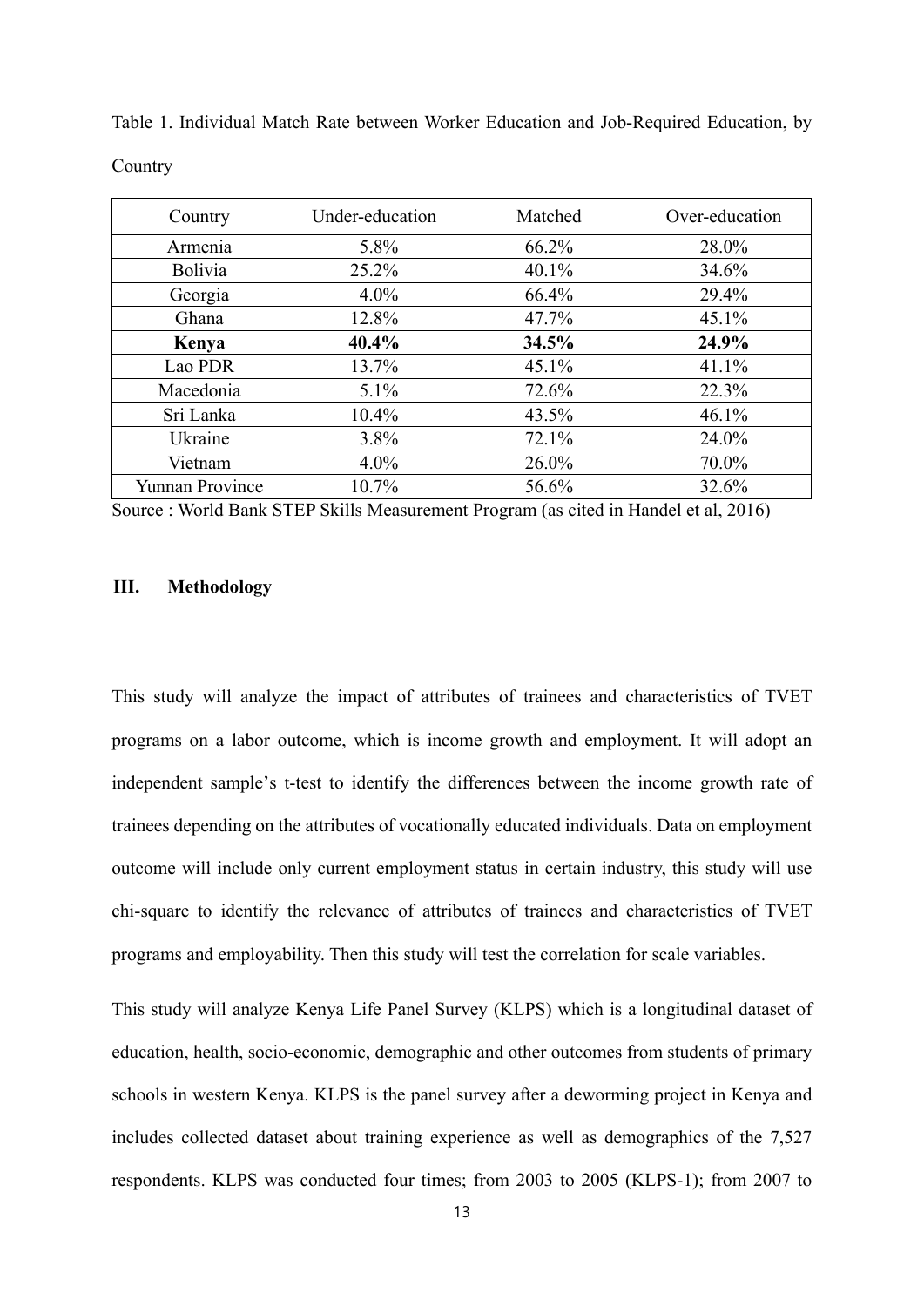2009 (KLPS-2); from 2011 to 2014 (KLPS-3); and from 2017 to 2019 (KLPS-4). Among KLPS dataset, this study will focus on demographic, income, employment and TVET experience.

#### **IV. Research Questions**

This study will examine the conditions in which TVET education can be effective. It will estimate the outcome of TVET by the average annual income growth rate of trainees and employment in 5 years and 10 years. By comparing the impact in 5 years and 10 years, this study will identify the short-term and long-term impact of TVET on competitiveness of trainees in the labor market. In the other aspect, it will find the conditions that can maximize the effectiveness by selecting the right trainees, providing proper TVET and finally matching suitable jobs for skills.

This study assumes that the precedent attributes of trainees, including demographic conditions, are expected to affect the decision for participating in TVET programs and how actively trainees participate in the TVET programs. The attributes of trainees which is associated with trainees' ability - for instance, work experience, income level and employment status - are also expected to affect the propensity to participate in TVET programs and effort to maximize the output from the TVET programs.

The characteristics of the TVET program itself are also expected to be crucial factors influencing the outcome of TVET. The characteristics of the TVET programs are training sector and disciplines which are directly related to the supply of skills. Also, delivery mode of TVET can be a factor influencing the outcome from the TVET program. Delivery mode can be categorized by private or public institution; the level of school (high school, vocational school, training center, polytechnical university); a degree or non-degree program; and provision by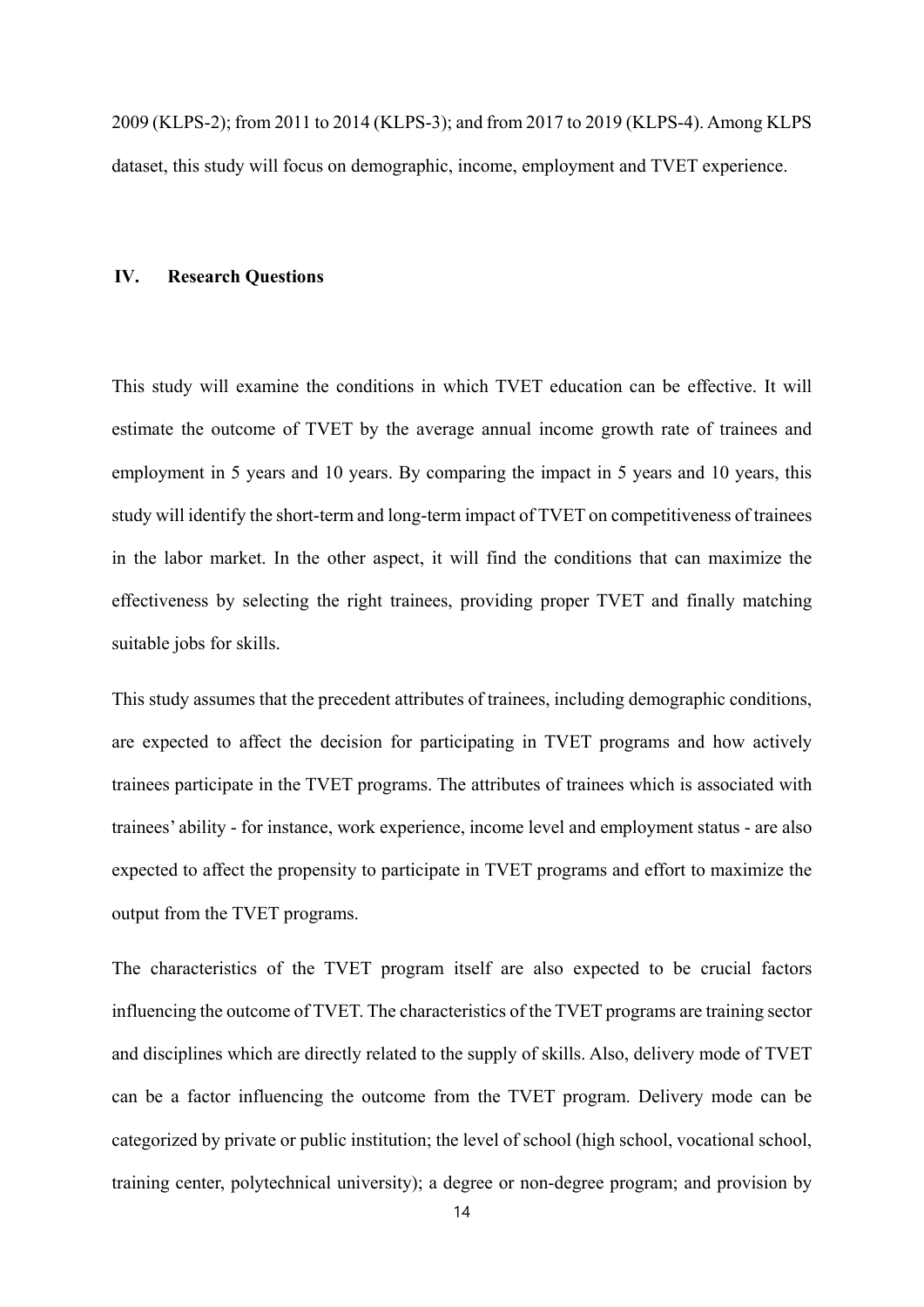program, scholarship, voucher and loan. Furthermore, whether the training is provided within a workplace or in class can be considered.

The quality control of the TVET program and capacity of teachers are assumed to be influencing factors as well. The existence of the quality assurance system for training institutions and license issuance for TVET teachers; a requirement for apprenticeship; the established standard and qualification for skills can be assumed as factors affecting the quality skilled labor. Furthermore, the counseling and job search services can also be considered as factors that can directly affect matching skills for jobs. The dataset of KLPS is confined to demographics and disciplines of TVET, however, this study focuses on the effect of attributes of trainees and the characteristics of the TVET program on the outcome of TVET.

## *The Attributes of Vocationally educated individuals*

The demographic attributes of vocationally educated individual are expected to be the fundamental factors influencing the outcome of TVET. This study specified the demographic attributes of vocationally educated individuals as follows: age, gender, schooling year, marital status and the existence of children. Whether vocationally educated individuals have children is accounted given they are married.

**H1 a-b:** The impact of TVET on both income growth rate and employability is independent from the age of vocationally educated individuals.

**H2 a-b:** The impact of TVET on both income growth rate and employability is equal by gender of vocationally educated individuals.

**H3 a-b:** The impact of TVET on both income growth rate and employability is independent from the schooling year of vocationally educated individuals.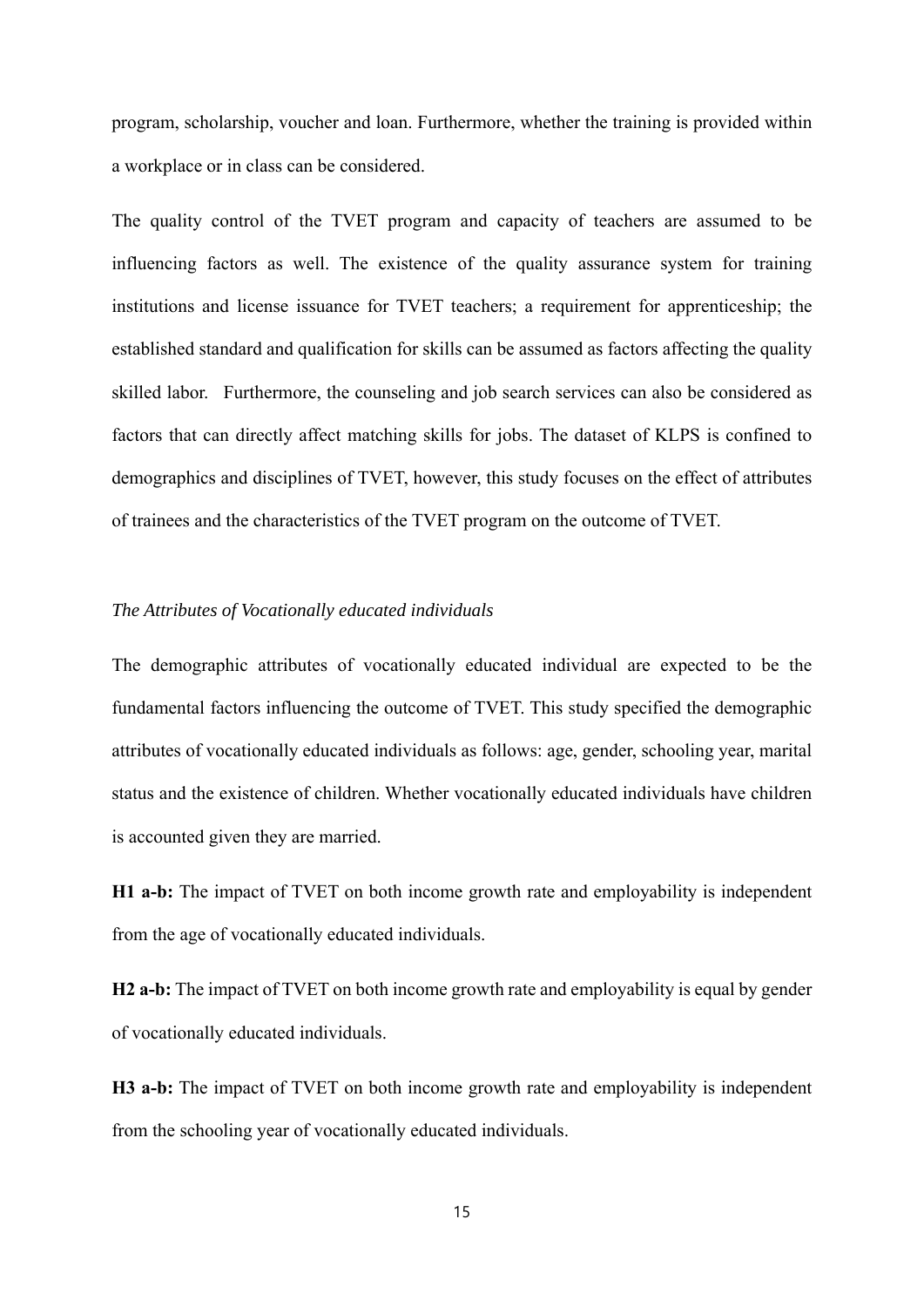**H4 a-b:** The impact of TVET on both income growth rate and employability is equal by marital status of vocationally educated individuals.

**H5 a-b:** The impact of TVET on both income growth rate and employability is equal by the existence of children of vocationally educated individuals.

This study hypothesized that work-related attributes of vocationally educated individuals affect the outcome of TVET as well. It is on the similar assumption that TVET is to enhance the workrelated capacity and the work-related capacity is reflected in work-related attributes. Those factors are work experience, employment status and training experience. Employment status includes unemployment; employment in formal job; and employment in informal job.

**H6 a-b:** The impact of TVET on both income growth rate and employability is equal by past work experience of vocationally educated individuals.

**H7 a-b:** The impact of TVET on both income growth rate and employability is equal by past training experience of vocationally educated individuals.

**H8 a-d:** The impact of TVET on both income growth rate and employability is equal by employment status (employed or unemployed) of vocationally educated individuals. Also, the impact of TVET is equal by the type of employment (formal or informal employment).

#### *The Characteristics of TVET programs*

Moreover, this study analyzed the characteristics of TVET programs by discipline (categorized by sector and skill level), disciplines of multiple skills and length. Disciplines include sector (agriculture and fishery, manufacturing and services) and level of skills (beautician, driver, government job, health professional, tourism and food, informal transport, office worker, other professional, construction, tailor, teacher, unskilled). According to Handel et al (2016) skill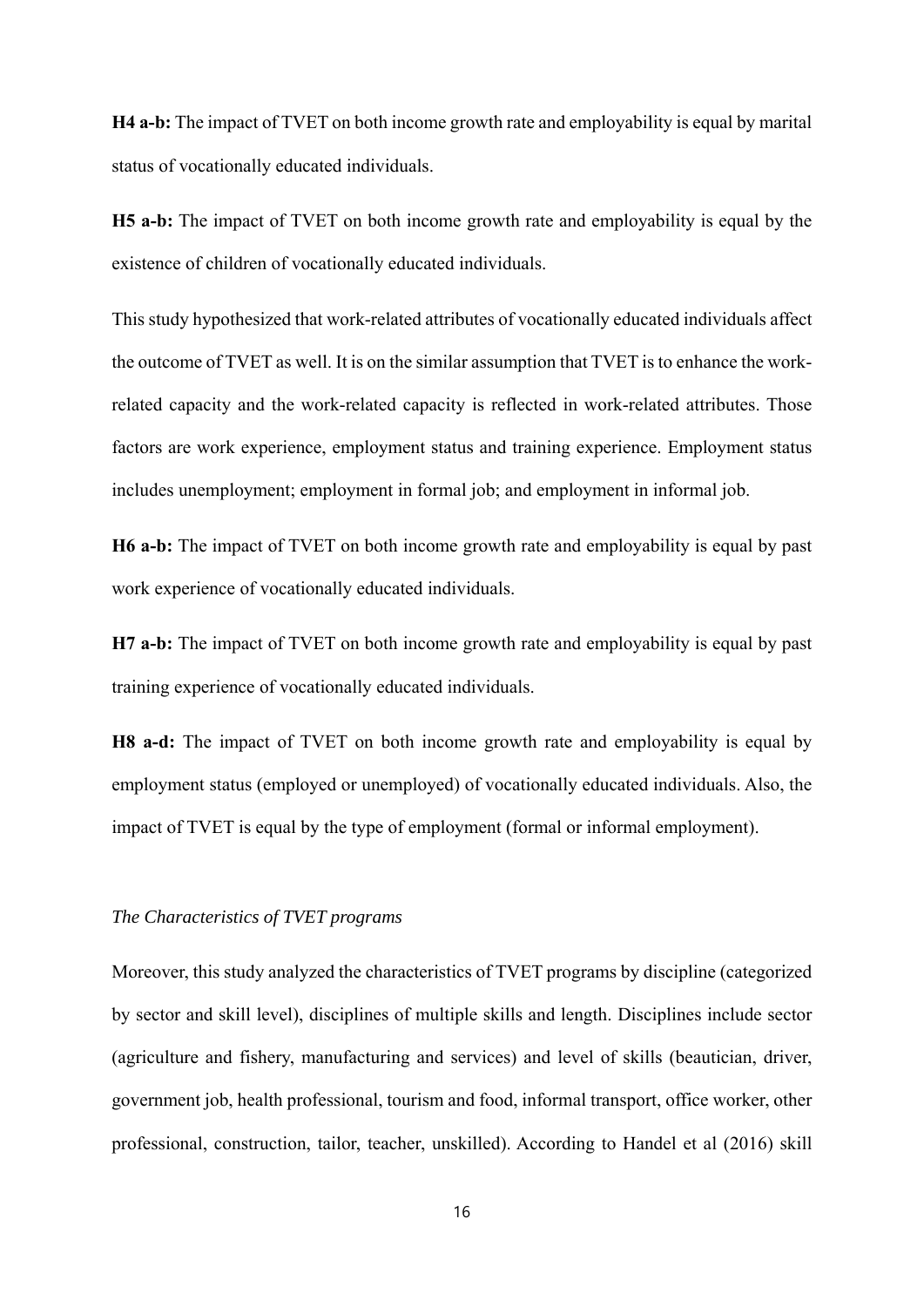levels are categorized into four; specific high-level knowledge; specific mid-level knowledge and skill; general academic skills; and general cognitive skills. This study refers to 'skill' as specific high-level knowledge and specific mid-level knowledge and skills.

The length of TVET programs is adopted to verify the statement that failure of training is attributable to the limited duration of the training (Mahmud et al, 2014); and the 2-year TVET program increased the employability but the 3-year program didn't change employability (Hall et al, 2009, as cited in Lowden et al, 2011). The dataset has limited information though, thereby this study didn't find conditions regarding mismatches of skill and job.

**H9 a-b:** The impact of TVET on both income growth rate and employability is independent from the disciplined sector of TVET.

**H10 a-b:** The impact of TVET on both income growth rate and employability is equal by the skill level of disciplines.

**H11 a-b:** The disciplines of multiple skills affect both the income growth rate and employability of vocationally educated individuals.

**H12 a-b:** The impact of TVET on both income growth rate and employability is equal by the length of TVET.

Table 2. Category of Skills (Handel et al, 2016)

| <b>Skills</b>                                                                                                                               | <b>Sources</b> |
|---------------------------------------------------------------------------------------------------------------------------------------------|----------------|
| Specific high-level knowledge<br>-STEM (Science, Technology, Engineering and Math)<br>-Medical<br>-Other managerial and professional fields | -Tertiary      |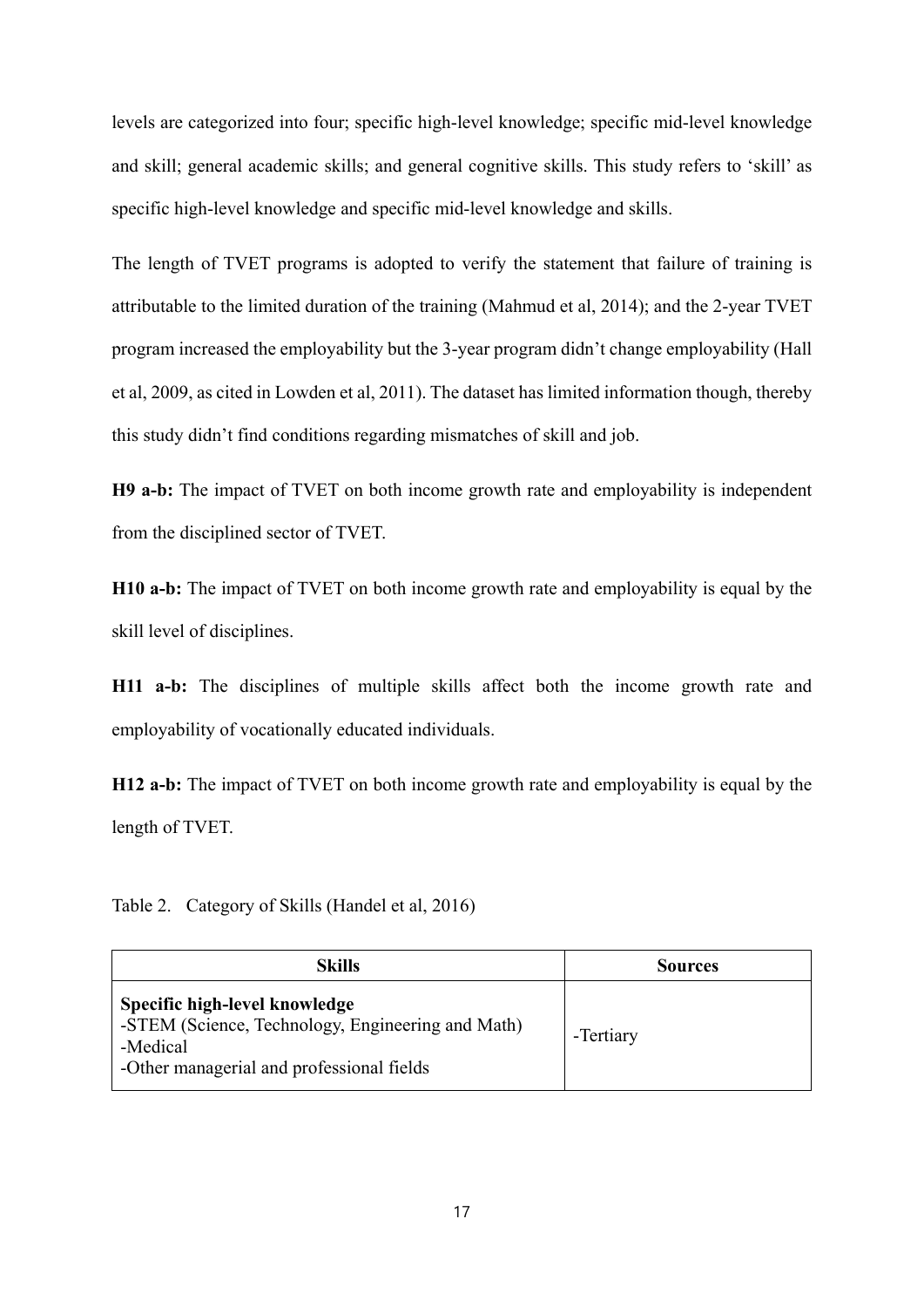| Specific mid-level knowledge and skills<br>-Technical occupations<br>-craft and repair<br>-Other mind-skill fields<br>-Business procedures, information technologies and use of<br>specific equipment, etc,. | -Secondary, TVET<br>apprenticeships, OJT<br>-Employers, TVET, Schools |
|--------------------------------------------------------------------------------------------------------------------------------------------------------------------------------------------------------------|-----------------------------------------------------------------------|
| <b>General academic skills</b><br>-Reading, writing, basic math<br>-Organizational skills                                                                                                                    | -Primary, Secondary, Tertiary<br>and others                           |
| <b>General cognitive skills</b><br>-General knowledge<br>-General reasoning, analytical skills<br>-Problem solving<br>-Trainability (learning how to learn)                                                  | -Schools, Work, and Life<br>experience                                |

This study assumed that income growth and employability is higher for trainees with work experience in that work experience and augmented skill are complementary to each other. Even if work experience and skills learned from the TVET programs cannot be integrative as the TVET programs designed for enhancing skills in theoretical and practical aspect, experience workers are assumed to be more comprehensive in learning skills.

This study hypothesized the outcome of TVET depending on employment status: whether the trainees are employed or unemployed; and employed in formal job or informal job. Another hypothesis is the dropout rate from TVET programs. This factor can be related to employment status; marital status and the existence of children.

#### **V. Results**

According to the chi-square analysis, the relationship between age group (below 20 years old; 21~25 years old; 26~30 years old) and the income growth rate of vocationally educated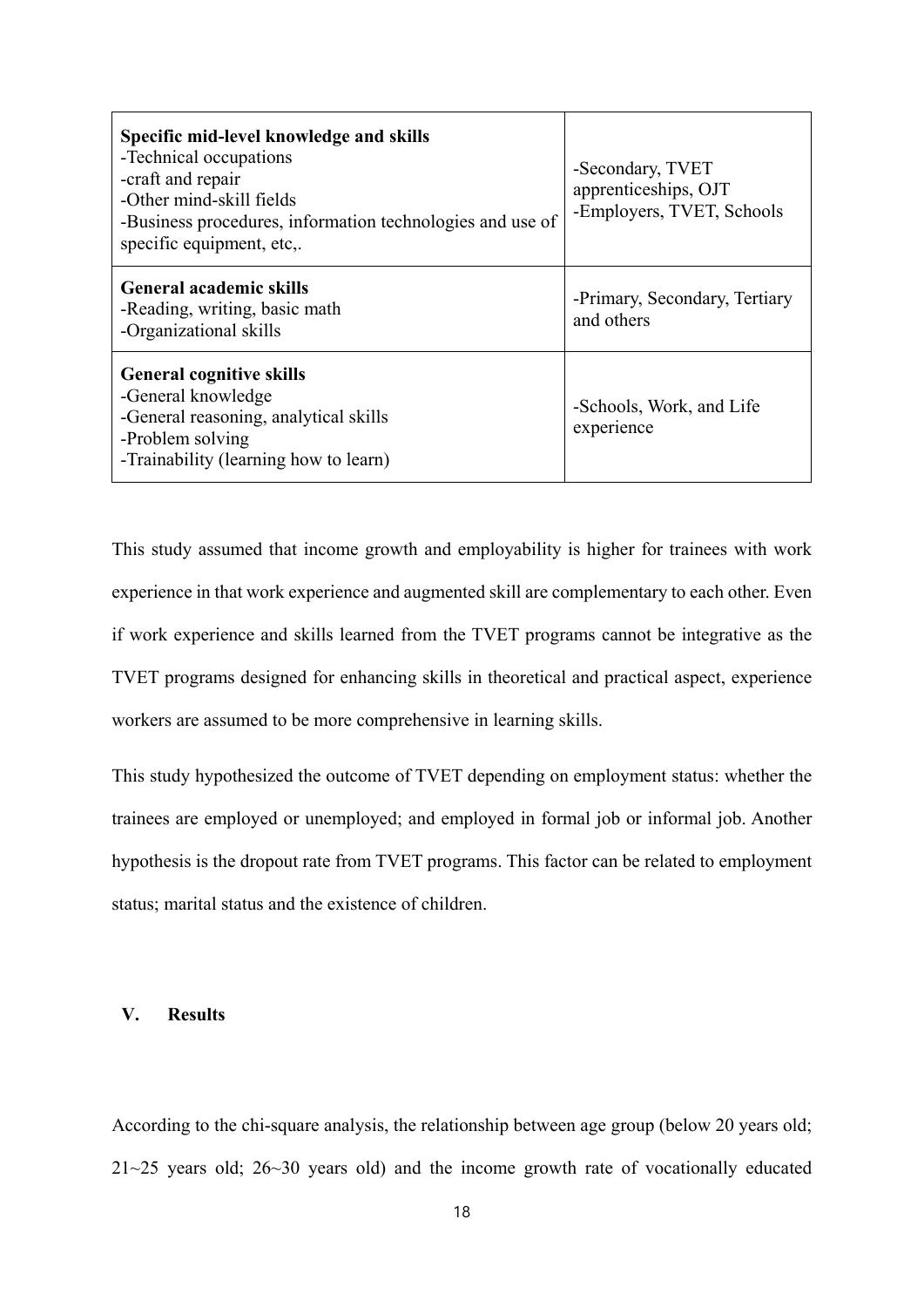individuals (H1a) is statistically insignificant. However, the relationship between age group of trainees and their employment status in 10 years (H1b) is statistically significant ( $\chi^2$  (2, 254)  $= 6.200, p = .045$ .

The employability of the female in 10 years (*M*=.02, *SD*=.456) is higher than that of the male (*M*=-.06, *SD*=.645) according to the independent sample's t-test and the difference in the employability by gender (H2b) is statistically significant (*t*(1,224)=2.541, *p*=0.011). Still, the relationship between income growth and gender (H2a) are not statistically significant. The dataset from KLPS has employment status by sector and many respondents were employed in more than one sector, so employability in negative figures indicates that previously trainees were employed in more than two sectors but lost jobs.

The schooling year and income growth rate of trainees in 10 years (H3a) are positively correlated ( $p=164$ ,  $n=258$ ,  $p=01$ ). Income growth rate increases in accordance with the schooling year in long term (10 years) but such correlation is not statistically significant for a short-term (5 years). Whereas the correlation of the schooling year and the employability is statistically insignificant (H3b).

| <b>Variables</b> | <b>Results</b>                                                                                                                          |
|------------------|-----------------------------------------------------------------------------------------------------------------------------------------|
| Age group        | Age group and their employment status (employed or not) in 10 years<br>is related.                                                      |
| Gender           | The long-term employability of female is higher than that of male.                                                                      |
| Schooling year   | Schooling year and long-term income growth is positively correlated.                                                                    |
| Marital status   | The short-term income growth rate of married trainees is lower than<br>that of unmarried ones. In the long-term, the gap gets narrower. |
| Work experience  | The short-term income growth rate of individuals with work<br>experience is lower than that of individuals without work experience.     |

|  |  |  |  | Table 3. The Result of Data Analysis |
|--|--|--|--|--------------------------------------|
|--|--|--|--|--------------------------------------|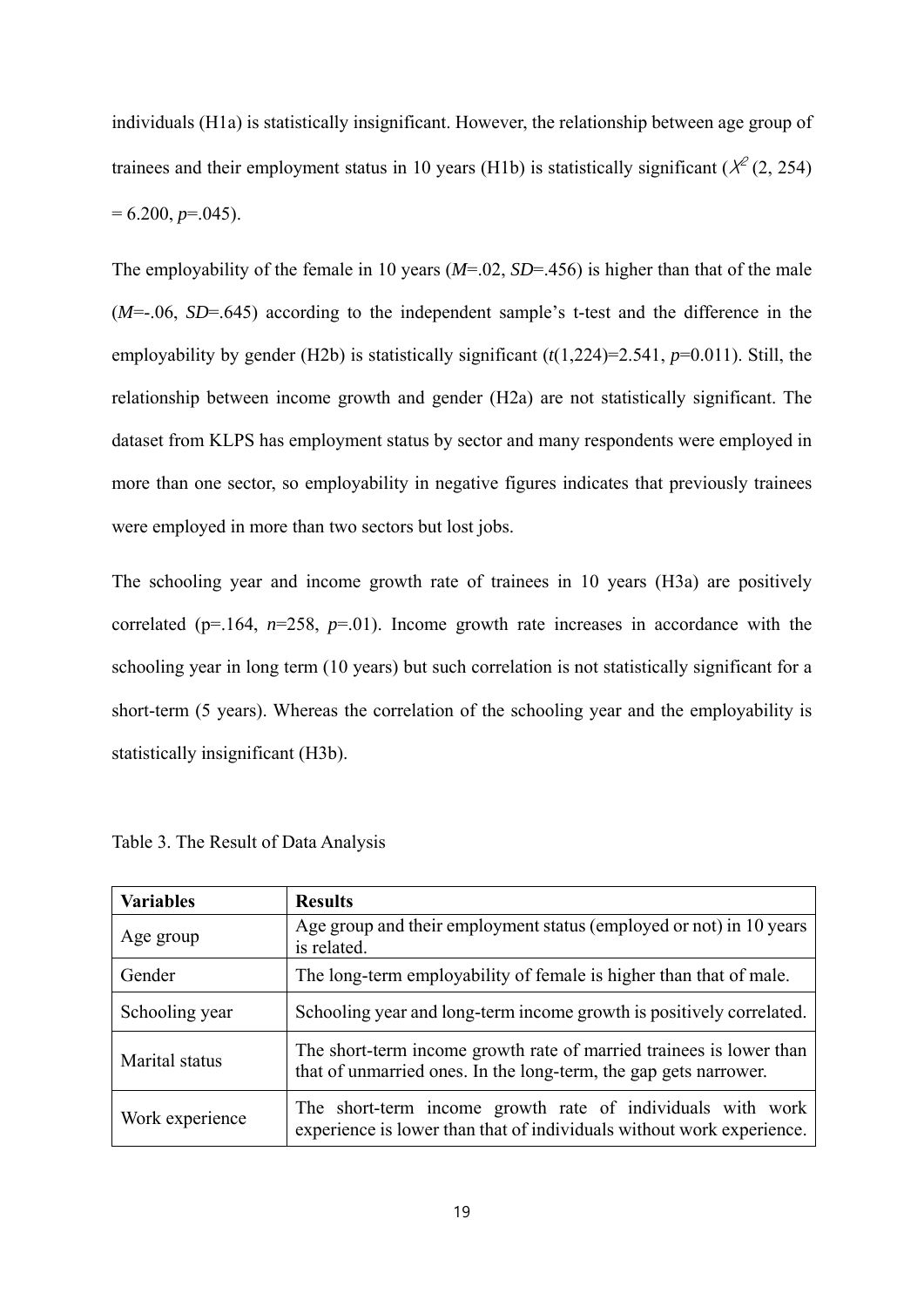| Training experience | The long-term income growth rate of individuals with previous<br>training experience is lower than that of individuals without training<br>experience.<br>The long-term employability of trainees and previous training<br>experience are related. |
|---------------------|----------------------------------------------------------------------------------------------------------------------------------------------------------------------------------------------------------------------------------------------------|
| Employment status   | The short-term employability of trainees who had jobs at the time of<br>training is lower than that of unemployed trainees.                                                                                                                        |
| Employment type     | The long-term employability of informally employed trainees is<br>higher than that of formally employed trainees.                                                                                                                                  |
| Disciplines         | The disciplines (sector) and the long-term employability are related.<br>The disciplines (skill level) and the employment status are related<br>both in short-term and long-term.                                                                  |

The short-term income growth rate (H4a) of married trainee (*M*=10.604, *SD*=37.074) compared to that of unmarried trainees  $(M=20.708, SD=38.901)$  is significantly lower  $(t(280)=2.237,$ *p*=0.026). In the long-term, the income growth rate of married trainees (*M*=4.872, *SD*=17.127) is lower than that of unmarried trainees (*M*=9.061, *SD*=19.029) and the gap of income growth between married and unmarried trainees gets narrower to 5%, however, it is not statistically significant (*t*(251)=-1.857, *p*=0.064).

It is consistent with the fact that average schooling years of unmarried trainees (9.34 years) are longer than that of married trainees (7.82 years); and schooling years and the long-term income growth rate is positively correlated. Therefore, unmarried trainees are likely to have a higher income growth rate in 10 years. Besides, employability in 5 years and 10 years and marital status is related and it is significant at 5% (H4b).

The income growth rate (H6a) of trainees with work experience in 5 years (*M*=7.152, *SD*=33.965) compared to that of trainees without work experience (*M*=22.228, *SD*=39.548) is demonstrated to be lower  $(t(209)=0.033, p=0.01)$ . The short-term income growth rate (H7a) of trainees with previous training experience in 5 years (*M*=9.055, *SD*=32.610) is lower than that of trainees without training experience *(M*=19.625, *SD*=42.885), however, it is not statistically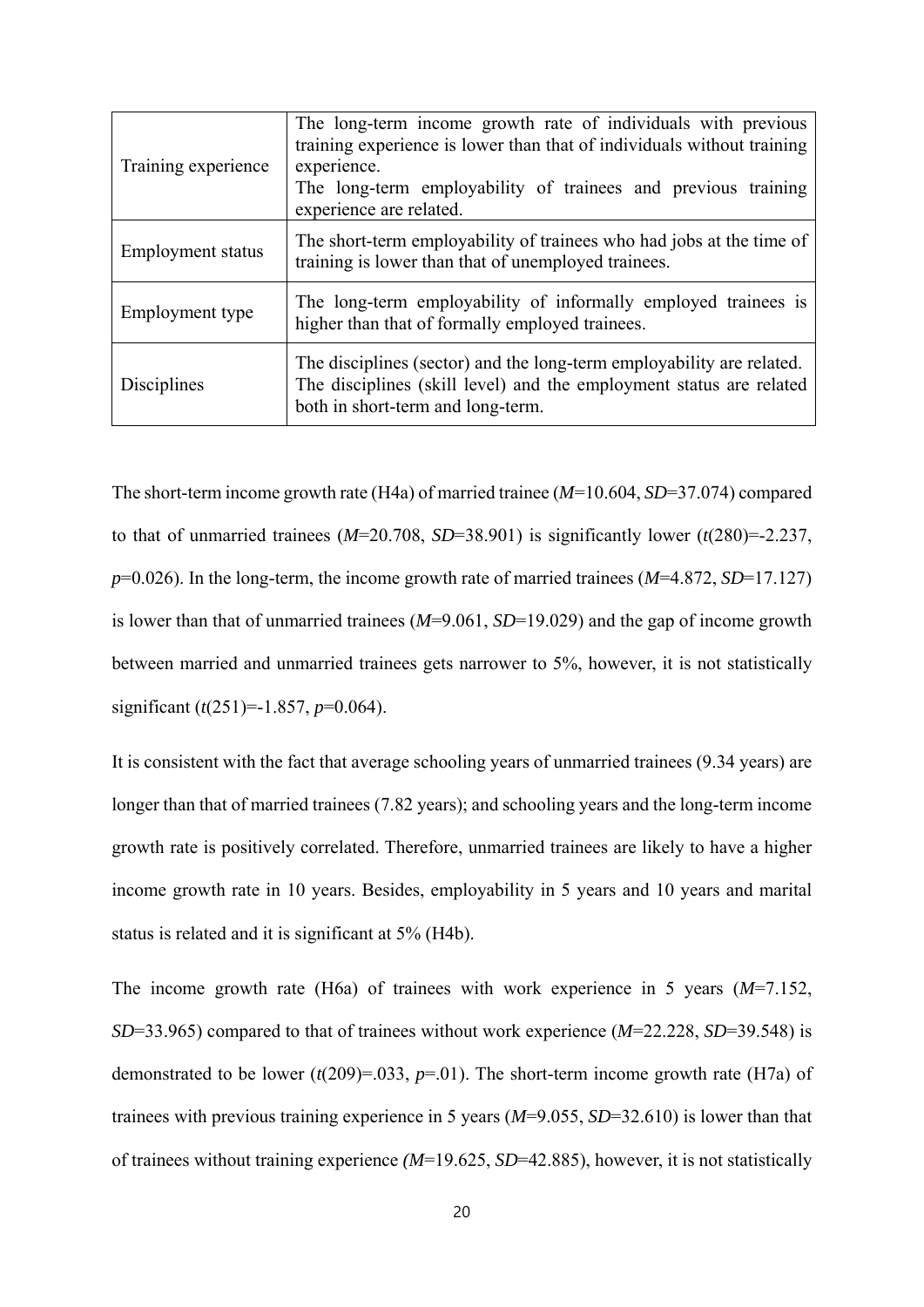significant ( $t(209=1.850, p=.066$ ). Whereas the long-term income growth rate (H7a) of trainees with previous training experience (*M*=3.002, *SD*=17.938) is lower than that of trainees (*M*=9.654, *SD*=19.358) without training experience (*t*(150)=-2.392, *p*=.018). Employability of trainees in 10 years and previous training experience are related (H7b).

The difference between the income growth rate of employed workers and that of unemployed trainees is statistically insignificant (H8a). With respect to employment status (H8b), however, the short-term employability of trainees who had jobs at the time of training (*M*=-.490, *SD*=.658) compared to that of unemployed trainees (*M*=.20, *SD*=.420) is lower (*t*(1,224)=21.130, *p<*.001). In addition, the long-term employability (H8d) of informally employed trainees (*M*=-.30, *SD*=.467) is higher than that of formally employed trainees (*M*=-.30, *SD*=.665) and it is significant at  $1\%$  ( $t(49)=2.981$ ,  $p=.004$ ). The employability is higher for unemployed trainees in a short run and trainees with informal jobs in a long run.

The disciplines (skills for agriculture, industry and services sector) and employability in the long-term are related (H9b) and it is statistically significant ( $\chi^2$  (2, 498) = 12.436, *p*=.002). Also, disciplines of specific skills and employment status (employed) in both 5 years ( $\chi^2$  (11, 375) = 34.970,  $p = 0.001$  and 10 years ( $\chi^2$  (10, 303) = 33.544,  $p = 0.001$ ) are related (H10b). However, the income growth rate of trainees depending on disciplines shows statistically insignificant throughout sector (H9a) and skill level (H10a). The existence of children (H5), training for more than one skill (H11) and the length of the TVET programs (H12) are identified statistically insignificant in relation to income growth rate and employability.

#### **VI. Discussion and Conclusion**

This study finds that long-term income growth after the TVET program is positively correlated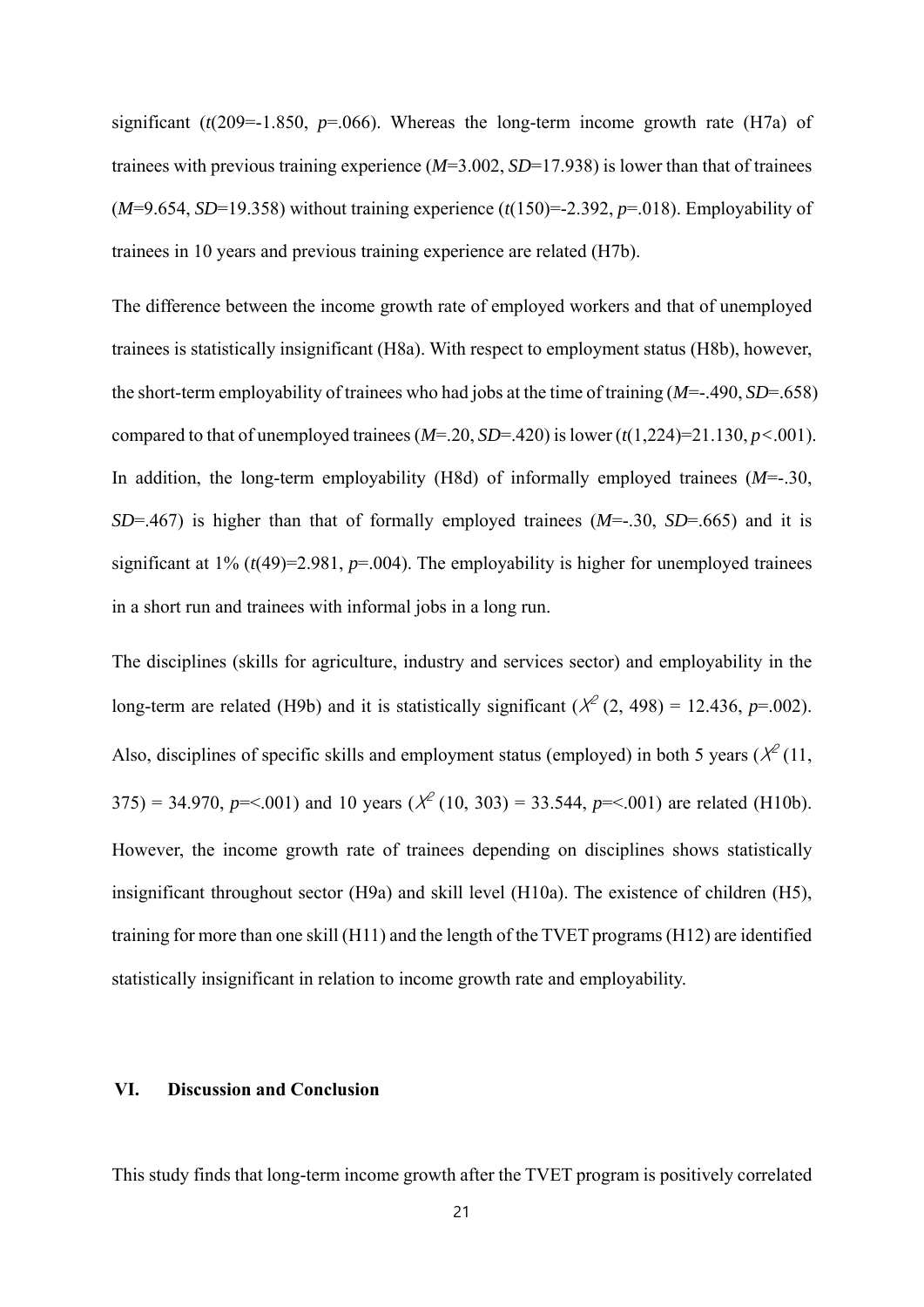with the schooling year. Unmarried trainees have higher income growth than married trainees in the short-term. With respect to employability, female trainees have higher employability in a long run over male trainees. Also, unemployed trainees have higher employability in a short run over employed trainees. Furthermore, among employed, informal trainees have higher employability in the short run compared with the formal trainees.

Among these findings, the income growth depending on work experience and training experience contradicts the assumption of TVET in that work-related experience strengthens the individuals' skill and thereby reflected in higher income. According to the result of this study, however, trainees without work experience and training experience have a higher income growth rate in short run compared to experienced trainees. Furthermore, trainees without training experience have higher income growth in the long run as well.

This study looked into the difference of age by employment status. The average age of unemployed individuals (22.87 years old) is lower than that of employed individuals (23.34 years old). From previous data analysis of the relationship between age group and employment status, those individuals from 21 to 25 years old are more likely to be unemployed (66.67%) than employed (33.33%) in long-term. Also, the relationship between the age and income growth rate of trainees is not statistically significant. Therefore, author assumed that factors other than age affect the higher income growth of unexperienced individuals.

These findings suggest that TVET programs alone have a limited effect on individuals' income and employability. This implicates that factors outside training on individuals have a significant effect. First, the low income growth of vocationally educated and experienced individuals can be attributable to skill mismatch between skills developed from training and the demand in the labor market. From 2006 to 2020, the proportion of industry has been slightly above 16%; services sector has declined from 50.4% to 43.2%; and agriculture, forestry and fishing has expanded from 20.5% to 35.2% in Kenya (World Bank, 2021). The respondents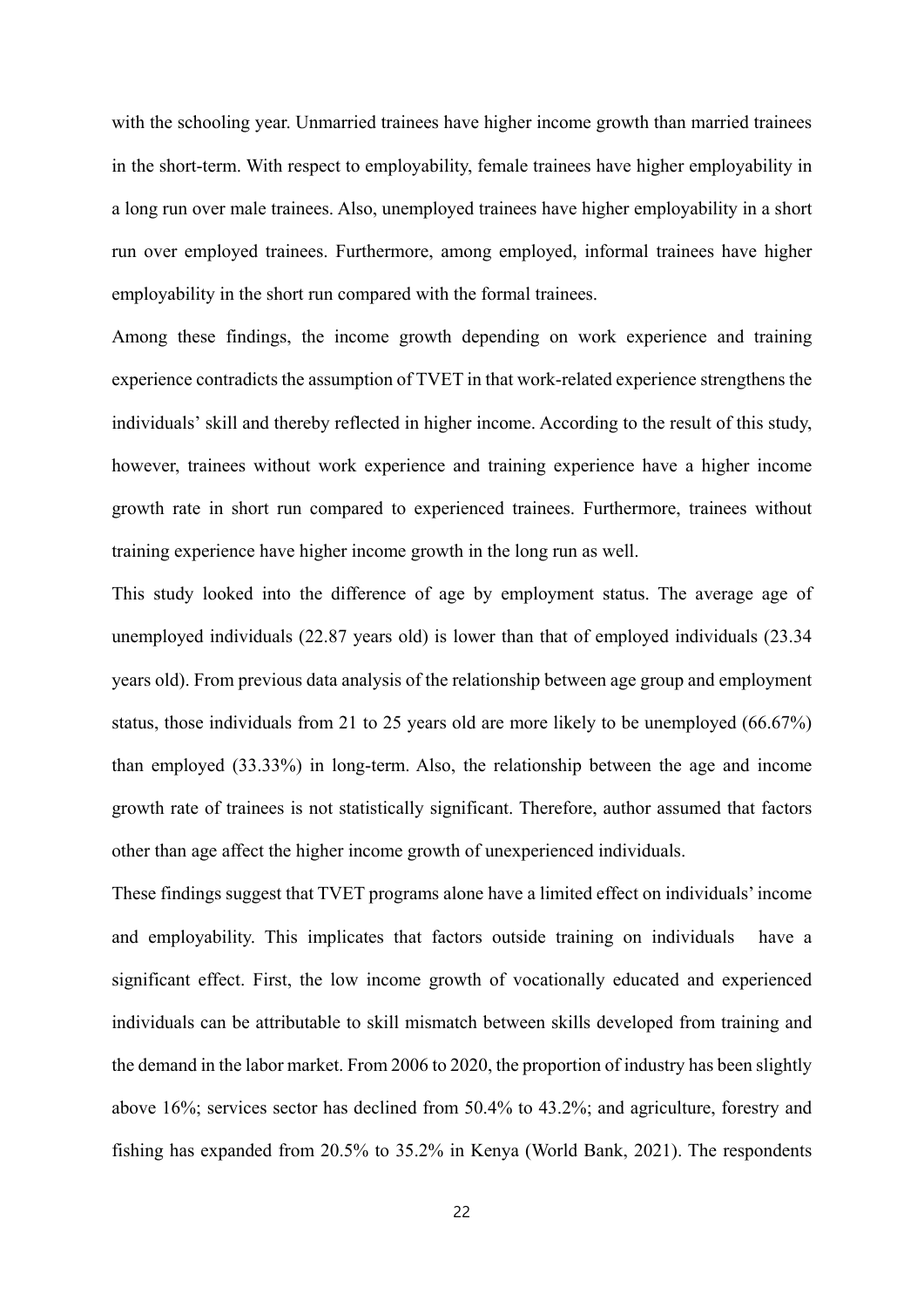from KLPS were provided training for services and industry sector, which could result in job shortage or mismatched fields of study.

Also, the limited impact of TVET programs can be the mismatch between skill and demand in the informal sector. The informal sectors are usually not publicly registered and operated on household base with small capital (World Bank, 2002). It requires technical skills, management skills and adaptability to apply new skills in order to increase productivity and outcome. Hence, TVET programs in developing countries need adjustment for satisfying the demand in the informal sector as well.

However, a vast informal sector in developing countries is not considered sufficiently and it is one of the reasons that TVET has limited effect in developing countries compared with developed countries (Castro, 2008). The respondents of KLPS had training mostly for employed jobs and it can reduce the effectiveness of TVET as abovementioned limitation from mismatch. Also, according to World Bank's STEP survey on employment by the public/private and formal/informal sector in 12 countries, the informal sector in Kenya accounts for 76% in the labor market and it is notably high considering a mean value of the informal sector in those countries is 56% (Handel et al, 2016),

Lastly, the limited impact of TVET from this study is assumed to show the limitation of training outcome at individual-level and suggest the importance of economic growth and the entrepreneurial growth. Although global economy and technological progress are distinguished from the past, it can be referred to the past economic growth in Korea which used to be an agrarian country as recent Kenya. Korea had a precedent effort to foster economic growth in prior to the introduction of its vocational training system in 1970s when Korea showed its rapid growth.

From the 1960s to the 1980s, the Korean government fostered industrialization and expanded export by maximizing utilization of national resources including labor resources; and utilizing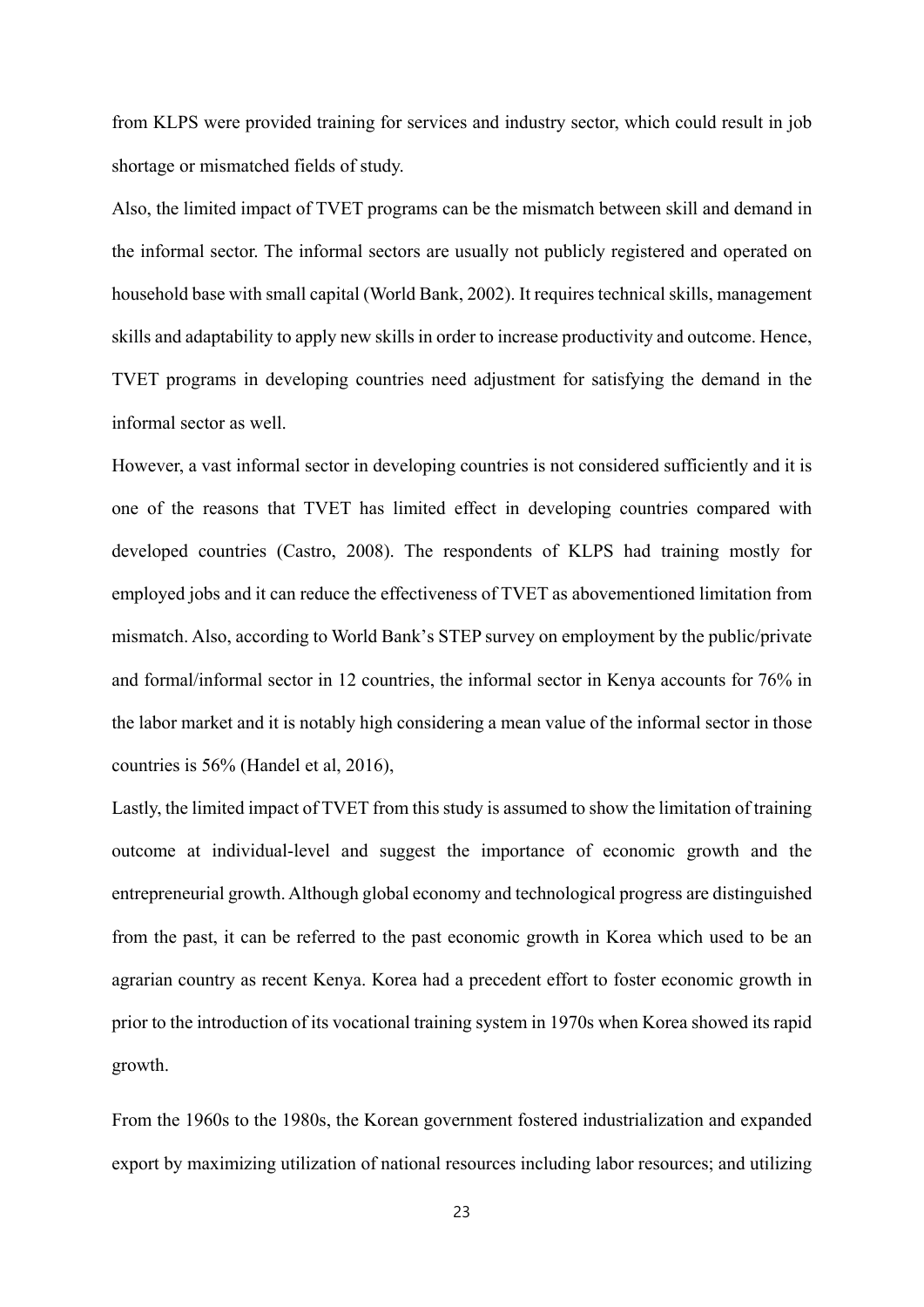foreign investment. Korea transformed from labor-intensive industry to export-oriented industry which expanded export and government provided political support to finance heavy chemical industry. The Korean government recognized that developed countries had adopted the vocational training system and the common perception of the needs to develop human resources considering scarce national resources.

Korea enacted Law of Vocational Training in 1967 and established the standard of vocational training and education of teachers. The vocational training in 1970s focused on education for labor supply to a growing heavy chemical industry. The government established more than twenty public training institutions and obligated employers train their employees within business for their demand. On the other hand, the government assisted the supply of teachers through Central Vocational Training Institute. Vocational training in the 1980s developed by extended length and enhanced the quality of training to supply the quality labor and current employees in adaptation to skill-intensive industry (Chung, 2008).

This Korean case implies that government's effort to stimulate economic growth from trade and investment and the entrepreneurial growth are the prerequisite for TVET to be effective. Government facilitated training by predicting changes in industry transformation and labor market demand and provided supportive policies to cultivate human resources. As a result, TVET functioned as a complementary instrument to support the increased labor demand from economic growth and expanded business activity.

This study is based on data regarding demographics and training experience of the respondents of KLPS, however, limited in that the dataset is mainly for follow-up on past deworming experiment. Moreover, the experiment was conducted on the children in the Western Kenyan region and therefore, the income and employment status of the respondents can't fully represent the outcome from TVET in Kenya. For future research, analysis of the type of institution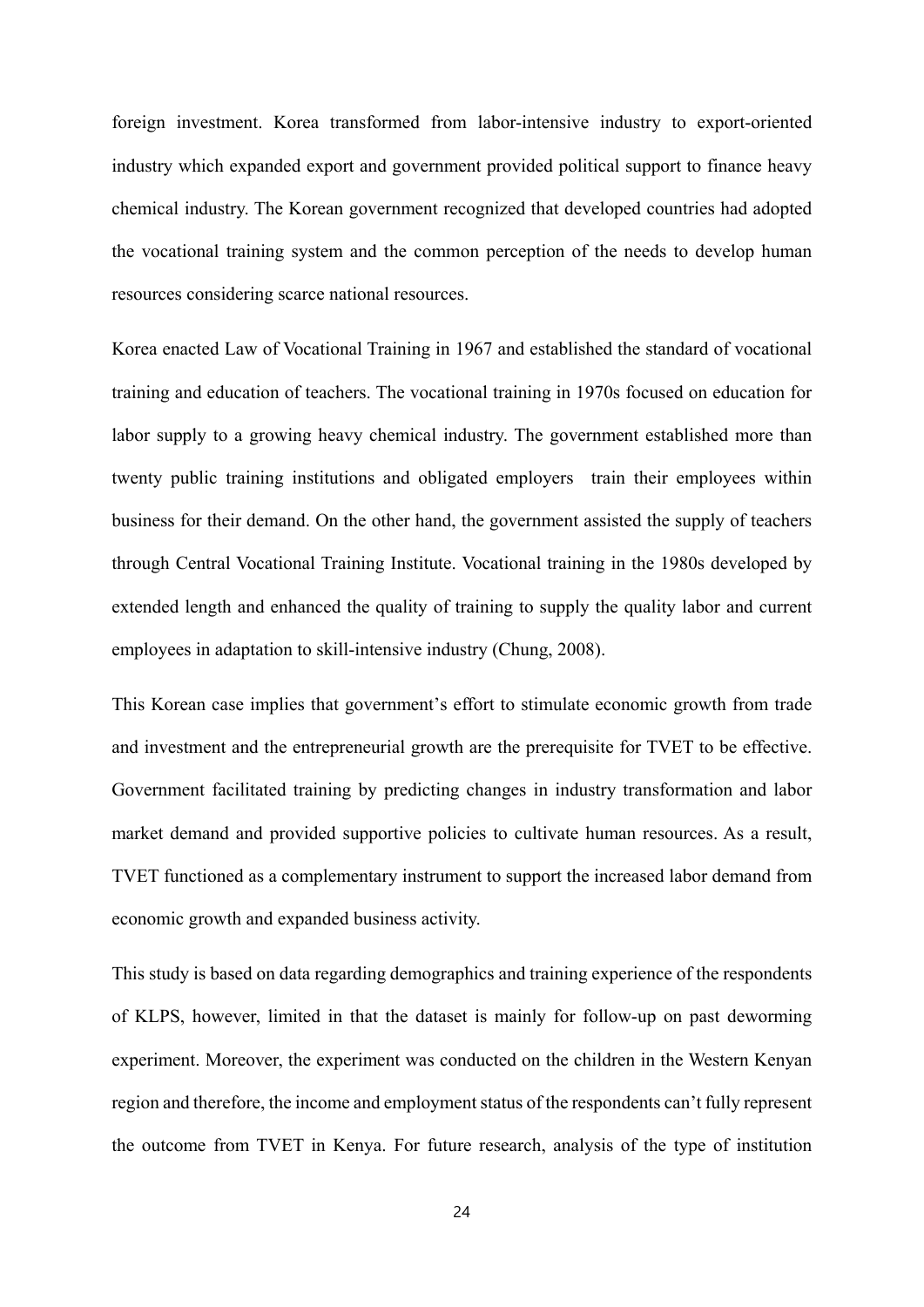(private and public institution), degree (degree and non-degree program) and level of institution (high school, college, training center and other institutions) on the outcome of TVET is recommended.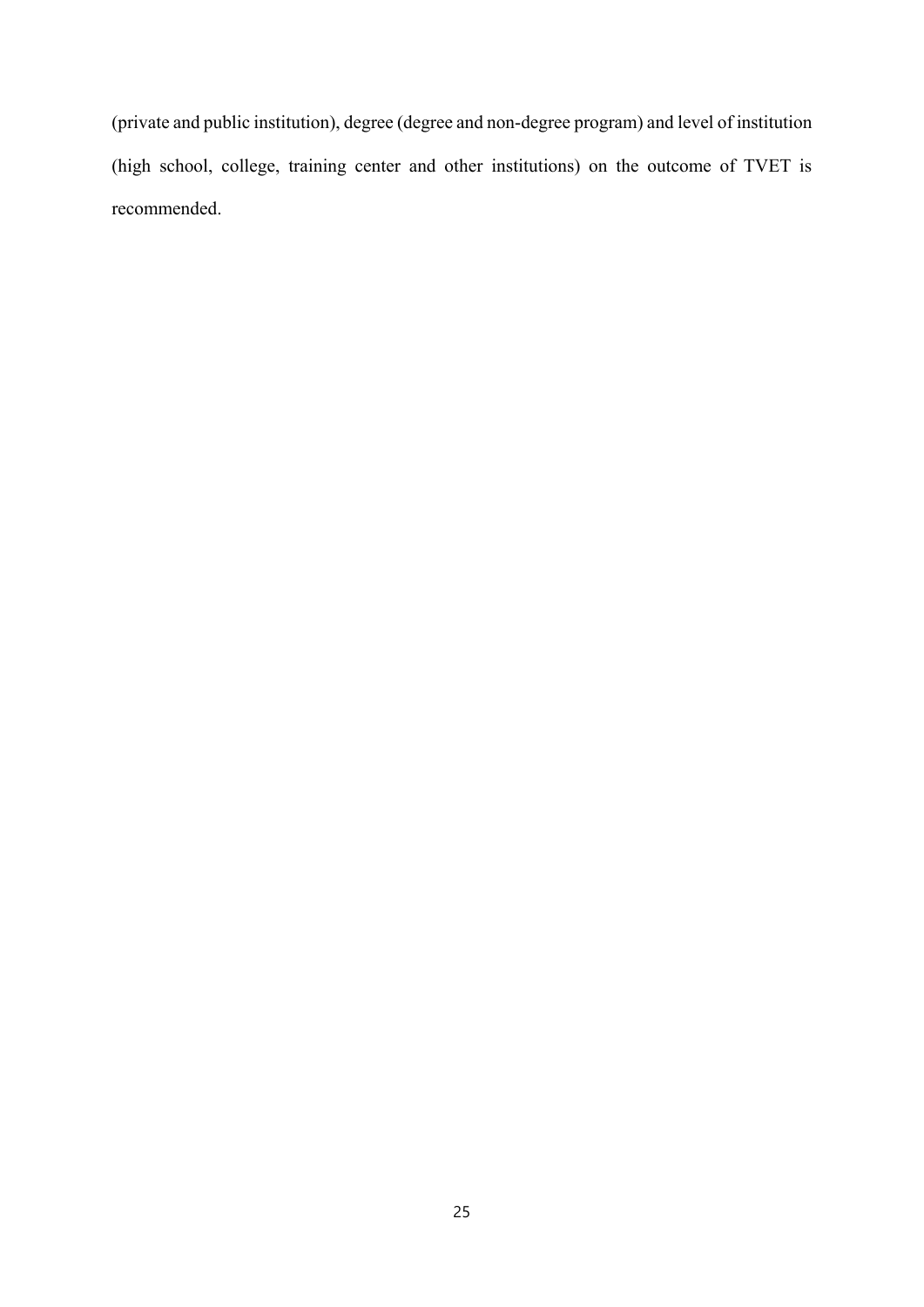#### **REFERENCES**

Data from Harvard dataverse, Kenya Life Panel Survey (KLPS)

Data from World Bank: World Development Indicators

- Almendarez, L. (2013). Human capital theory: Implications for educational development in Belize and the Caribbean. *Caribbean Quarterly, 59,* 21-33.
- Anderson D. (2009) Productivism and ecologism: Changing dis/courses in TVET. In J.Fien, R. Maclean, M.G. Park (Eds),Work, learning and sustainable development. *Technical and Vocational Education and Training: Issues, Concerns and Prospects,* 35-57*.*
- Nilsson, A. (2010). Vocational education and training—An engine for economic growth and a vehicle for social inclusion? *International Journal of Training and Development, Volume 14, Issue 4,* 251-272.
- Asadullah, M. A., & Zafar, U. A. (2018). Social-economic contribution of vocational education and training: An evidence from OECD countries. *Industrial and Commercial Training, 50,* 172-184.
- Asadulla, M. A. (2019). Quadratic Indirect Effect of National TVET Expenditure on Economic Growth Through Social Inclusion Indicators. SAGE Journal, 1-13
- Atchoarena, D. & Delluc, A. (2001). Revisiting Technical and Vocational Education in sub-Saharan Africa: an Update on Trends, Innovations and Challenges. UNESCO, IIEP, Paris.
- Becker, G. S. (1962). Investment in human capital: A theoretical analysis. *Journal of Political Economy, 70(5, Pt. 2),* 9-49.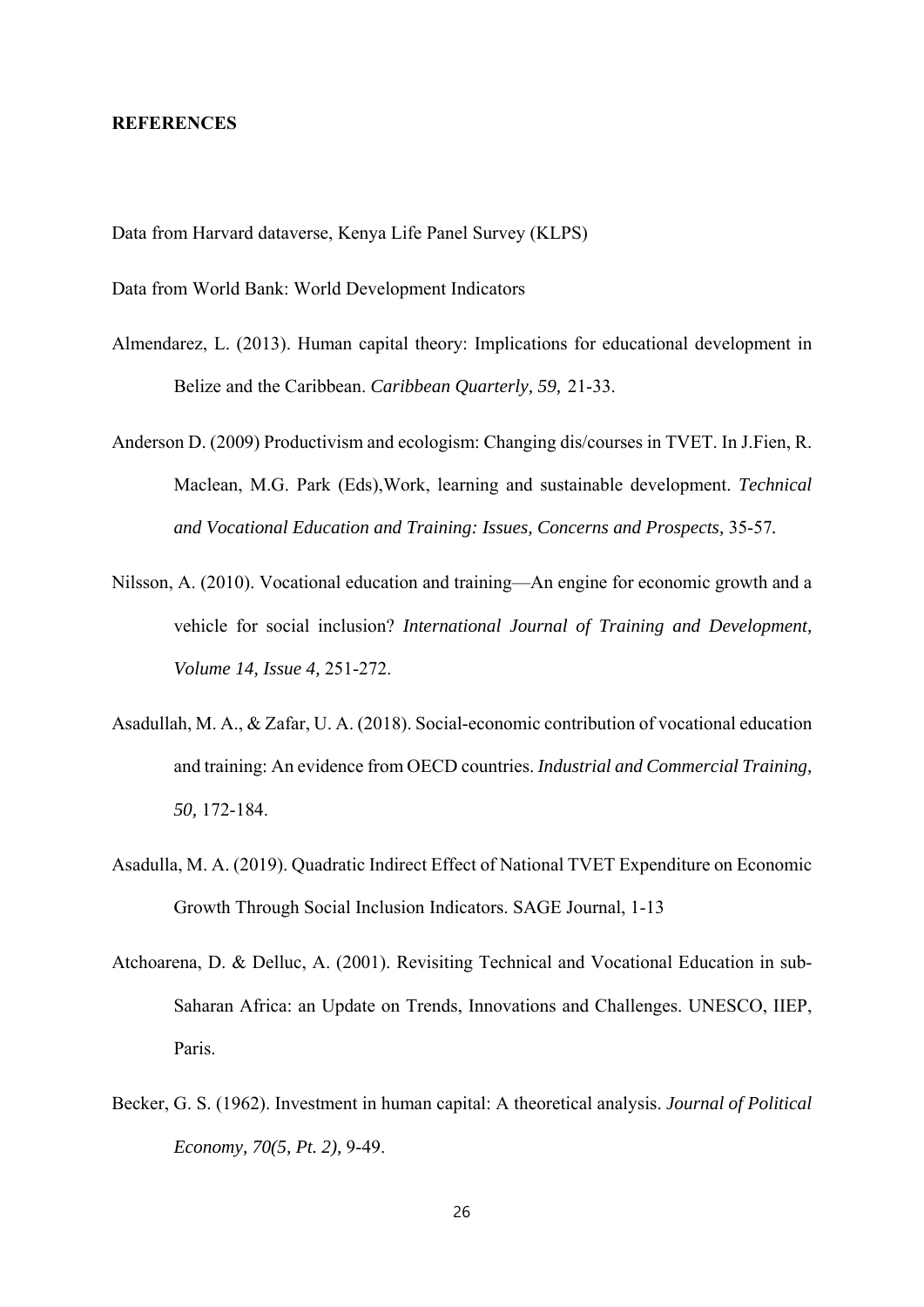- Blunch, N.-H. & Castro, P. (2007), 'Enterprise-level training in developing countries: do international standards matter?', *International Journal of Training and Development, 11, 4,* 314–24.
- Castro, C.M. (2008). *UNEVOC Forum (Supplement to UNESCO-UNEVOC Bulletin), 14, 1-4.*
- Chung, T.S (2008). History of Vocation and Human Resources Development. Korea Research Institute for Vocational Education and Training, 49-228
- Dean, H. (2003). Re-conceptualising welfare-to-work for people with multiple problems and needs. *Journal of Social Policy*, *32*, 441-459.
- Dessie, M., & Ademe, S. (2017). Training for creativity and innovation in small enterprises in Ethiopia. *International Journal of Training and Development , 21(3),* 224-234
- Forster, A. G., Bol, T. & Werfhorst, H. G. (2016). Vocational Education and Employment over the Life Cycle, *Sociological Science 3,* 473-494
- Hall, M., Higson, H, & Bullivant, N. (2009). The role of the undergraduate work placement in developing employment competences: Results from a 5 year study of employers. Aston Business School, Birmingham.
- Lowden, K., Hall, S., Elliot, D. & Lewin, J. (2011), Employers' perceptions of the employability skills of new graduates. University of Glasgow, London
- Handel, M. J., Valerio, A., & Sanchez Puerta, M. L. (2016). *Accounting for mismatch in lowand middle-income countries: Measurement, magnitudes, and explanations*. Washington, DC: The World Bank.
- Hanushek, E. A., & Woessmann, L. (2008). The role of cognitive skills in economic development. *Journal of Economic Literature, 46,* 607-668.

Hanushek, E. A., Woessmann, L. & Zhang, L. (2011). General Education, Vocational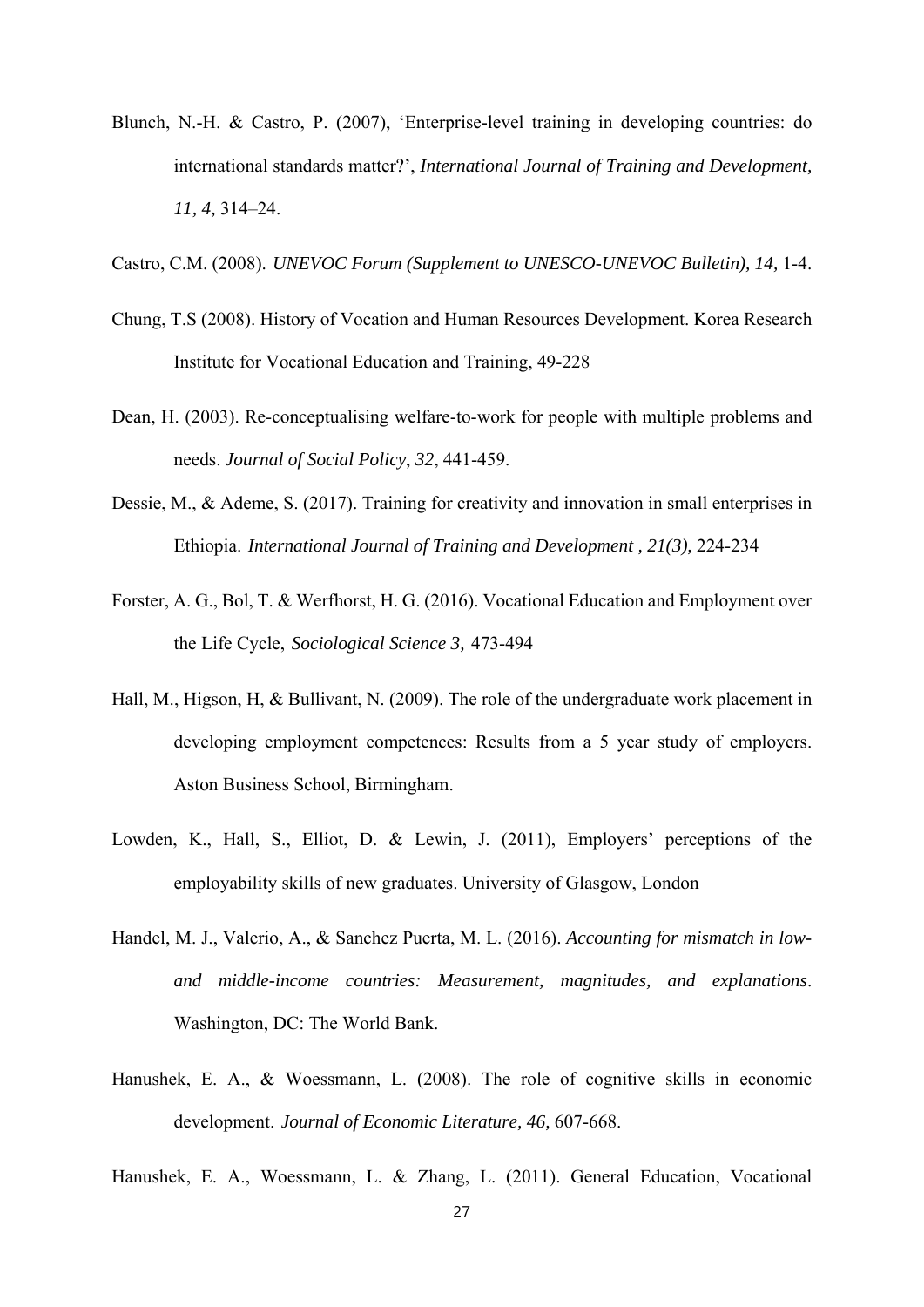Education, and Labor-market Outcomes over the Life-cycle, *NBER Working Paper No. 17504*

- Hawley, J.D. (2003). Comparing the pay-off to vocational and academic credentials in Thailand over time. *International Journal of Educational Development 23,* 607–625.
- Hirshleifer, S., McKenzie, D., Almeida, R. and Ridao-Cano, C. (2015), The impact of vocational training for the unemployed: experimental evidence from Turkey", *The Economic Journal, Vol. 126 No. 597*, 2115-2146.
- ILO Policy Brief (2021). Financing and incentives for skills development: making lifelong learning a reality?
- Jothilakshmi, M., Krishnaraj, R., & Sudeepkumar, N. K. (2009). Empowering the members of women SHGs in livestock farming through need-based trainings. *Asia-Pacific Journal of Rural Development*, *19*, 17-30.
- Kijima, Y., Ito, Y., & Otsuka, K. (2012). Assessing the impact of training on lowland rice productivity in an African setting: Evidence from Uganda. *World Development*, *40*, 1610-1618.
- King, K., Martin, C. (2002). The vocational school fallacy revisited: education aspiration and work in Ghana 1959–2000. *International Journal of Educational Development 22 (1), 5–26.*
- Krueger, D. and Kumar, K. (2004) Skill-specific rather than general education: a reason for US-Europe growth differences?. *Journal of Economic Growth, 9, 167–207.*
- López-Fogués, A. (2012). The discourses of vocational education and training: A developmental response from a European perspective. *European Educational Research Journal, 11, 558-569.*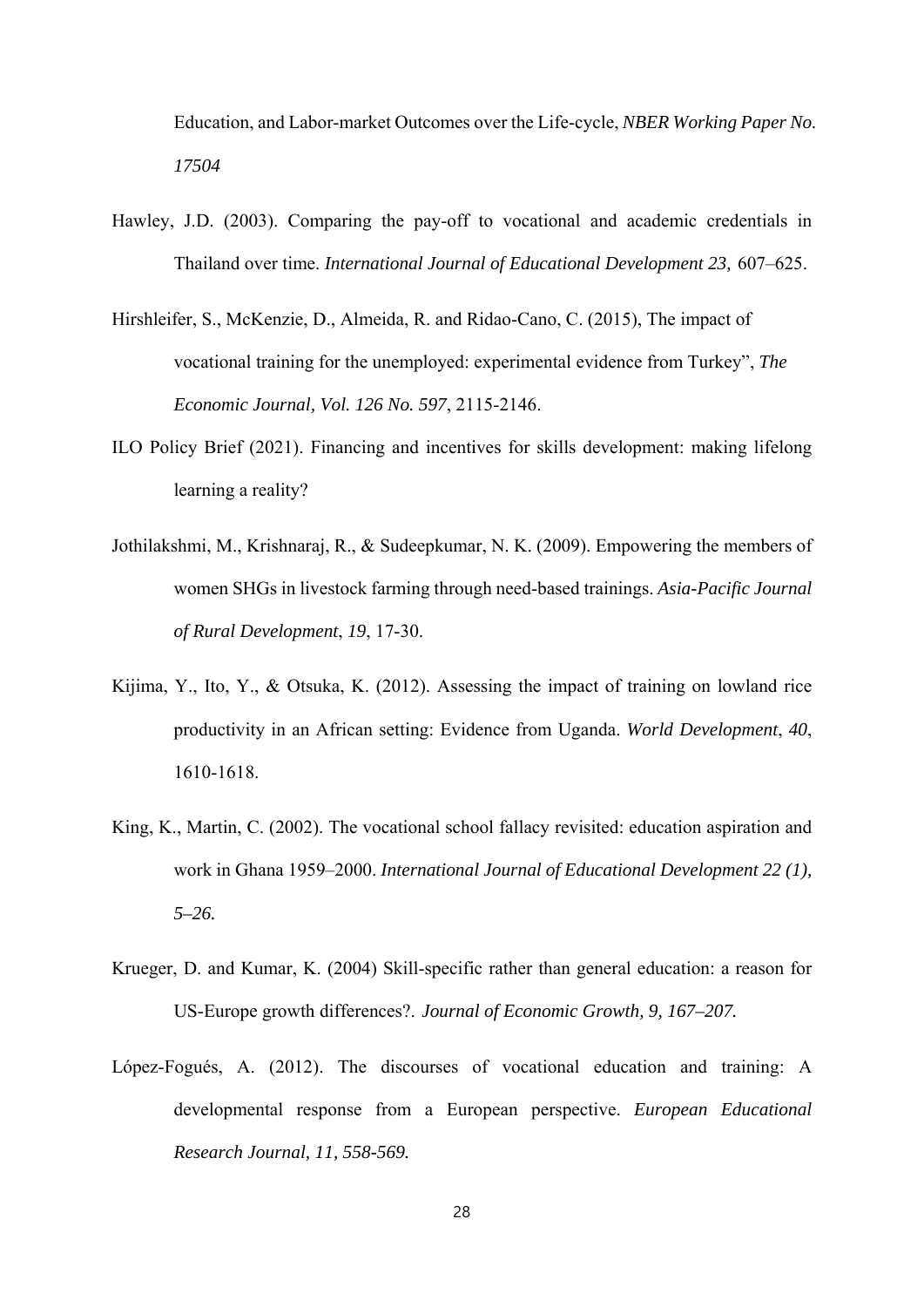- Lucas, R. E., Jr. (1988). On the mechanics of economic development. *Econometric Society Monographs, 29, 61-70.*
- Lucas, R. E., Jr. (1988). On the mechanics of economic development. *Journal of Monetary Economics, 22, 3-42.*
- Maclean, R., & Wilson, D. (2009). International handbook of education for the changing world of work: *Bridging academic and vocational learning (Vol. 1). Springer Science & Business Media.*
- Mahmud, Mohamed, Ismail, Shamsudin, & Hilton (2007). Perception and Attitude of Microcredit Borrowers towards Effectiveness of Agricultural Diversification and Intensification Project in Bangladesh, *Asia-Pacific Journal of Rural Development Vol. XVII, No. 2, 67-83*
- Mahmud, K. T., Parvez, A., Hilton, D., Kabir, G. S., & Wahid, I. S. (2014). The role of training in reducing poverty: The case of agricultural workers receiving microcredit in Bangladesh. *International Journal of Training and Development*, *18*, 282-290.
- Mankiw, N. G., Romer, D., & Weil, D. N. (1992). A contribution to the empirics of economic growth. *The Quarterly Journal of Economics*, *107*, 407-437.
- Marginson, S. (2019). Limitations of human capital theory. *Studies in Higher Education, 44,*  287-301.
- McGrath, S., & Lugg, R. (2012). Knowing and doing vocational education and training reform: Evidence, learning and the policy process. *International Journal of Educational Development, 32,* 696-708.
- McGrath, S., Mulder, M., Papier, J., and Stuart, R. (2019). Handbook of vocational education and training: Developments in the changing world of work. Springer.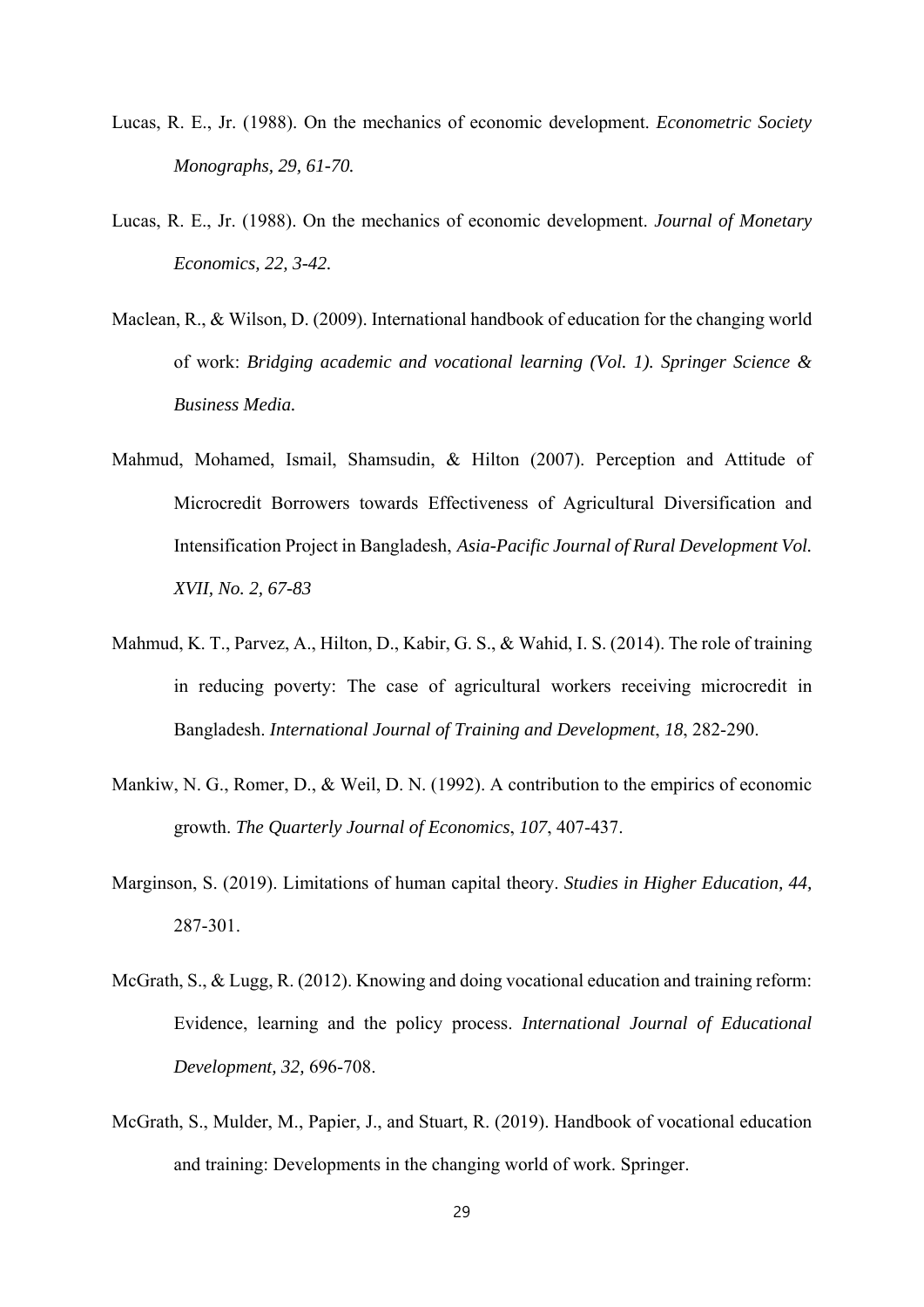- McGuinness, S., Pouliakas, K., & Redmond, P. (2017). *How useful is the concept of skills mismatch?* (No. 10786). Bonn, Germany: Institute for the Study of Labor (IZA).
- McIntosh, S., & Garrett, R. (2009). The economic value of intermediate vocational education and qualifications. Retrieved from
- Mejia, D., St-Pierre, M. (2008). Unequal opportunities and human capital formation, *Journal of Development Economics 86,* 395-413
- Middleton, J., Ziderman, A. & Adams, V.A. (1993). Skills for productivity: vocational education and training in developing countries, World Bank. Oxford University Press, New York.
- Moenjak, T., Worswick, C. (2003). Vocational education in Thailand: a study of choice and returns. *Economics of Education Review 22,* 99–107.
- Morsy, H. & Muksasa, A. N. (2019), Youth Jobs, Skill and Educational Mismatches in Africa, *African Development Bank, Working Paper 32*6
- Mupimpila, C. & Nettimi, N. (2009). The role of vocational education and technical trianing in economic growth: a case of Botswana, *International Journal of Education Economics and Development 1(1);*3-13
- Nelson, R. R., & Phelps, E. S. (1966). Investment in humans, technological diffusion, and economic growth. *The American Economic Review, 56,* 69-75.
- Oketch, M. O. (2007). To vocationalise or not to vocationalise? Perspectives on current trends and issues in technical and vocational education and training (TVET) in Africa, *International Journal of Educational Development 27,* 220-234
- Psacharopoulos, G. (1997). Vocational education and training today: challenges and responses. *Journal of Vocational Education and Training 49 (3),* 385–394.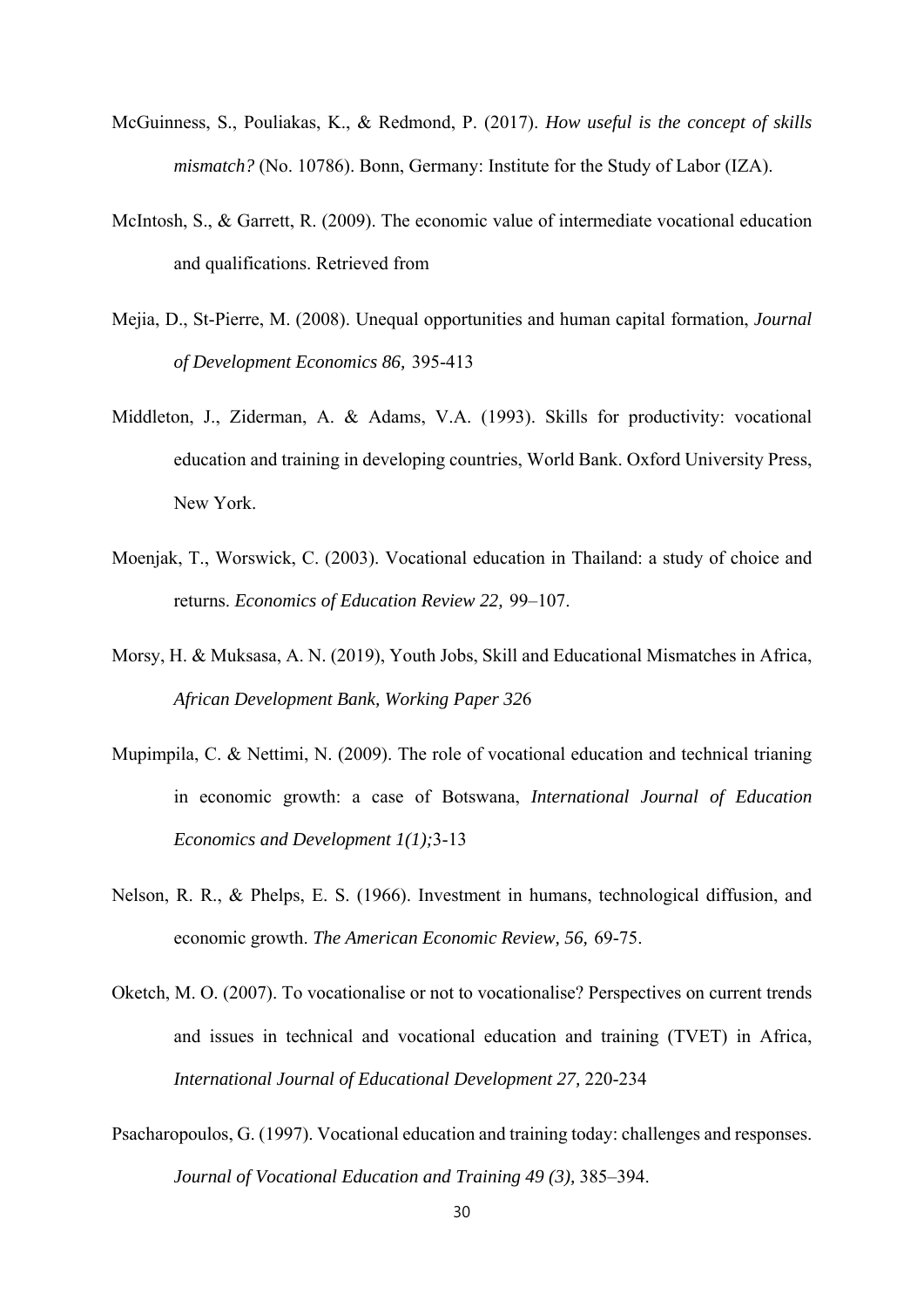- Puerta, M. L. S., Silva, S. J. & Rizvi, A. (2018), Kenya: Capturing Skills Requirements and Assessing Skills Gaps in the Modern Economy: Firms' perspective, *World Bank Job Working Paper 17*
- Regmi, P., Deland, T. S., Steibel, J. P., Robison, C. I., Haut, R. C., Orth, M. W., & Karcher, D. M. (2015). Effect of rearing environment on bone growth of pullets. *Poultry Science*, *94*, 502-511.
- Romer, P. M. (1990). Endogenous technological change. *Journal of Political Economy, 98(5, Pt. 2),* 71-102.
- Rosholm, M., Nielsen, H. S., & Dabalen, A. (2007). Evaluation of training in African enterprises. *Journal of Development Economics*, *84*, 310-329.
- Schultz, T. W. (1960). Capital formation by education. *Journal of Political Economy*, *68*, 571- 583.
- Solow, R. M. (1956). A contribution to the theory of economic growth. *The Quarterly Journal of Economics, 70,* 65-94.
- Souza, A. P., Lima, L., Arabage, A., Camargo, J., Lucena, T., Soares, S. (2015). Vocational Education and Training in Brazil. *Inter-American Development Bank Discussion Paper IDB-DP-387*
- UNESCO-UNEVOC International Centre for Technical and Vocational Education and Training (2013), Revisiting global trends in TVET: Reflections on theory and practice
- UNESCO-UNEVOC Medium-Term Strategy for 2021-2023 (2021), Strengthening TVET capacities and cooperation in the Member States
- Vandekinderen, C., Roets, G., Van Keer, H., & Roose, R. (2018). Tackling social inequality and exclusion in education: From human capital to capabilities. *International Journal*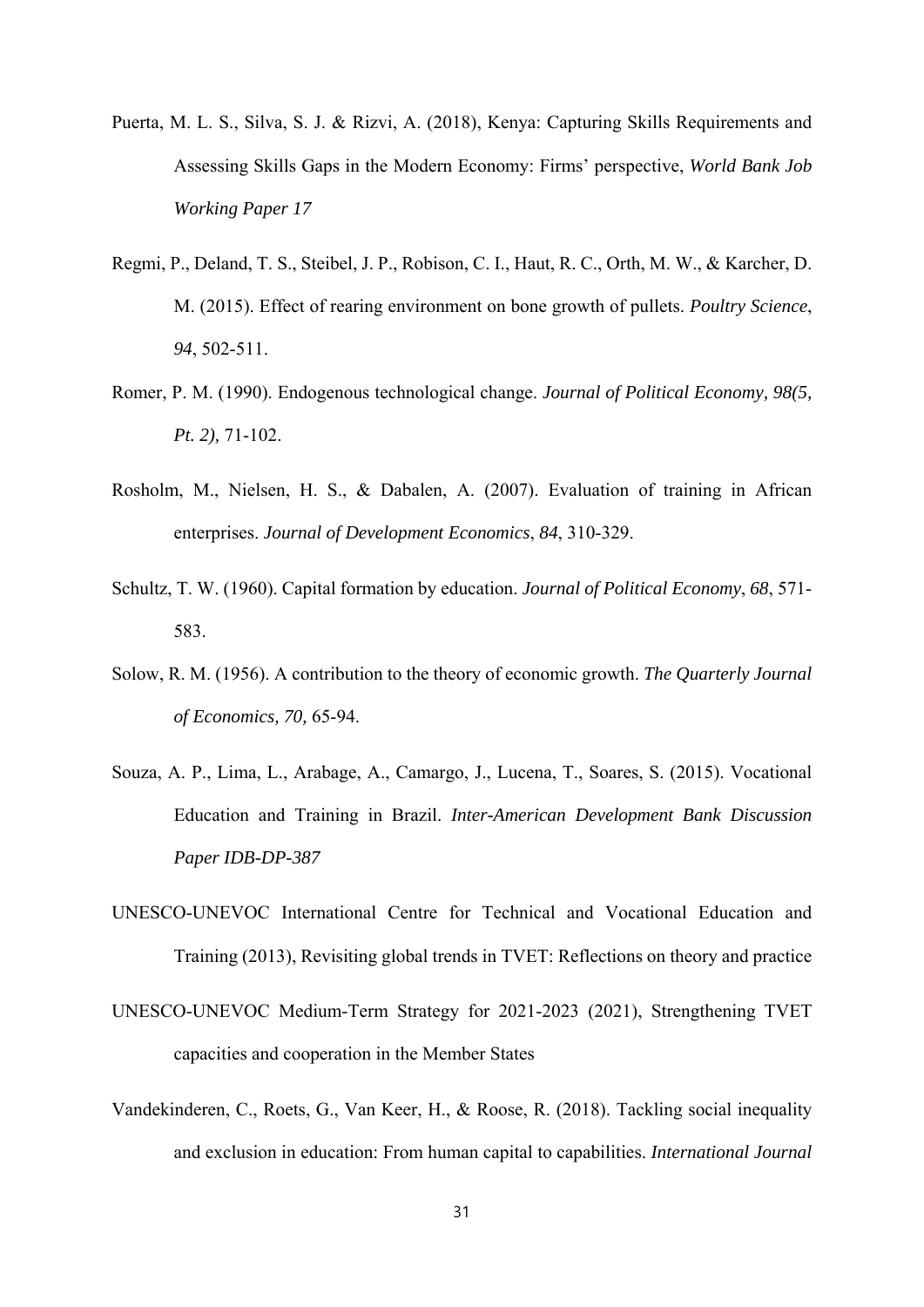*of Inclusive Education*, *22*, 1-20.

- Verhaest, D. and E. Omey (2012). "Overeducation, Undereducation and Earnings: Further Evidence on the Importance of Ability and Measurement Error Bias", *Journal of Labor Research*, 33 (1): 76-90.
- Verhaesta D., Lavrijsenb, J., Trierc, W. V., Nicaised, I., & Omeyc, E. (2018). General education, vocational education and skill mismatches: short-run versus long-run effects, *Oxford Economics Papers, 70(4),* 974-993
- World Bank (2002), World Bank Study on : Vocational Skills Development in Sub-Saharan Africa – a Working Group Review.

World Bank (2006), World Development Report 2006: Equity and Development.

World Bank (2010), Stepping up Skills: For more jobs and higher productivity. *World Bank Document No.5556*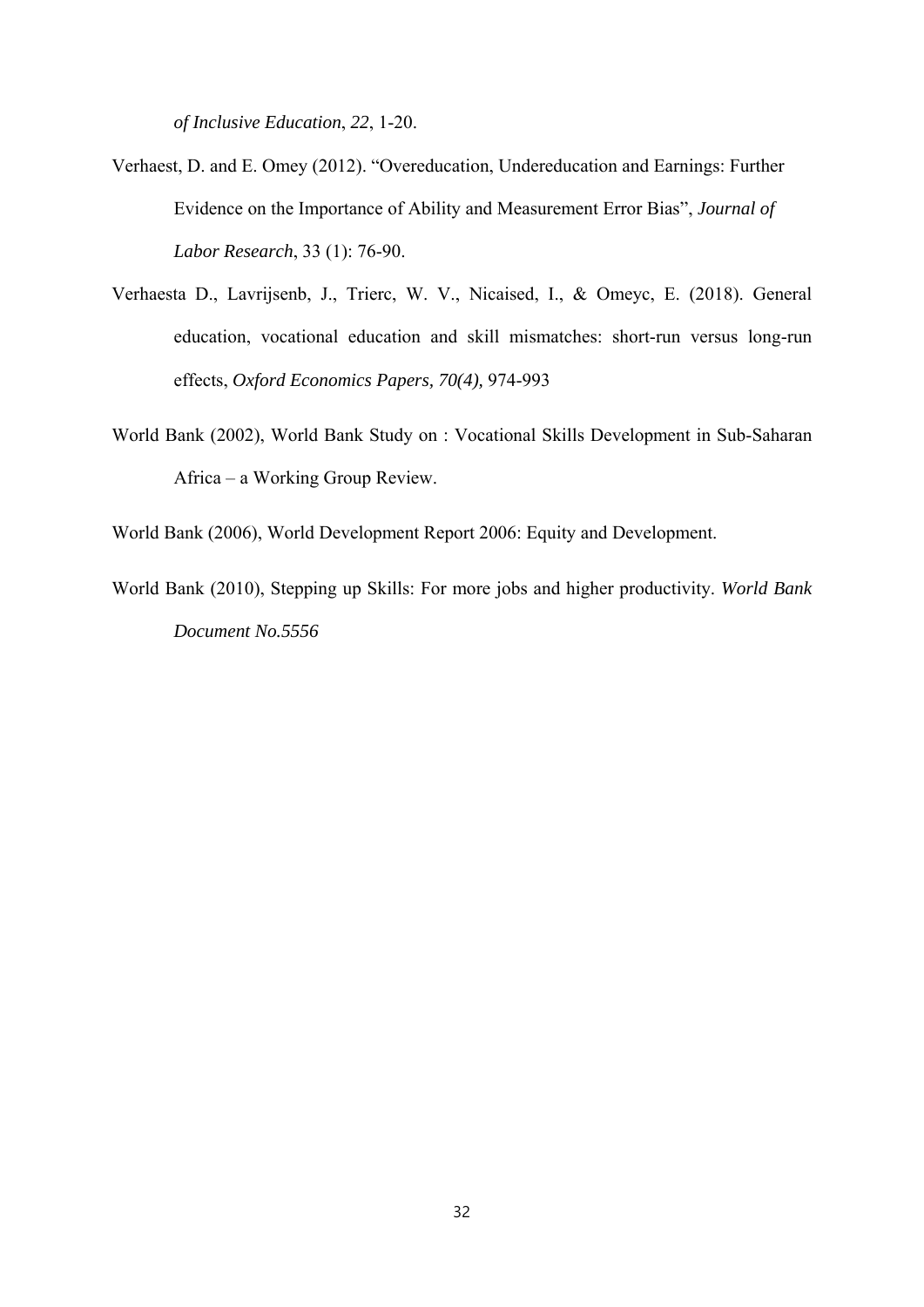# **Appendix**

#### Table 4. Result from independent sample's t-test by marital status

|                                  | Married |        | Not Married |        |         |
|----------------------------------|---------|--------|-------------|--------|---------|
|                                  | M       | SD     | M           | SD.    | t-test  |
| Income Growth Rate in Short-term | 10.604  | 37.074 | 20.708      | 38.901 | $.026*$ |
| Income Growth Rate in Long-term  | 4.872   | 17.127 | 9.061       | 19.029 | .064    |

\* It is significant at the 0.05 level (2-tailed)

*Note. M =* Mean. *SD* =Standard Deviation.

### Table 5. Result from independent sample's t-test by work experience

|                                                  | With<br>Work experience |        | Without<br>Work experience |        | t-test        |  |
|--------------------------------------------------|-------------------------|--------|----------------------------|--------|---------------|--|
|                                                  | M                       | SD     | M                          | SD     |               |  |
| Income Growth Rate in Short-term                 | 7.152                   | 33.965 | 22.228                     | 39.548 | $.010*$       |  |
| Income Growth Rate in Long-term                  |                         |        |                            |        | insignificant |  |
| * It is significant at the 0.01 level (2-tailed) |                         |        |                            |        |               |  |

*Note. M =* Mean. *SD* =Standard Deviation.

## Table 6. Result from independent sample's t-test by training experience

|                                  | With<br>Training experience |           | Without<br>Training experience |        | t-test  |
|----------------------------------|-----------------------------|-----------|--------------------------------|--------|---------|
|                                  | M                           | <i>SD</i> | M                              | SD     |         |
| Income Growth Rate in Short-term | 9.055                       | 32.610    | 19.625                         | 42.885 | .066    |
| Income Growth Rate in Long-term  | 3.002                       | 17.938    | 9.654                          | 19.358 | $.018*$ |

\* It is significant at the 0.05 level (2-tailed)

*Note.*  $M = \text{Mean}$ . *SD* = Standard Deviation.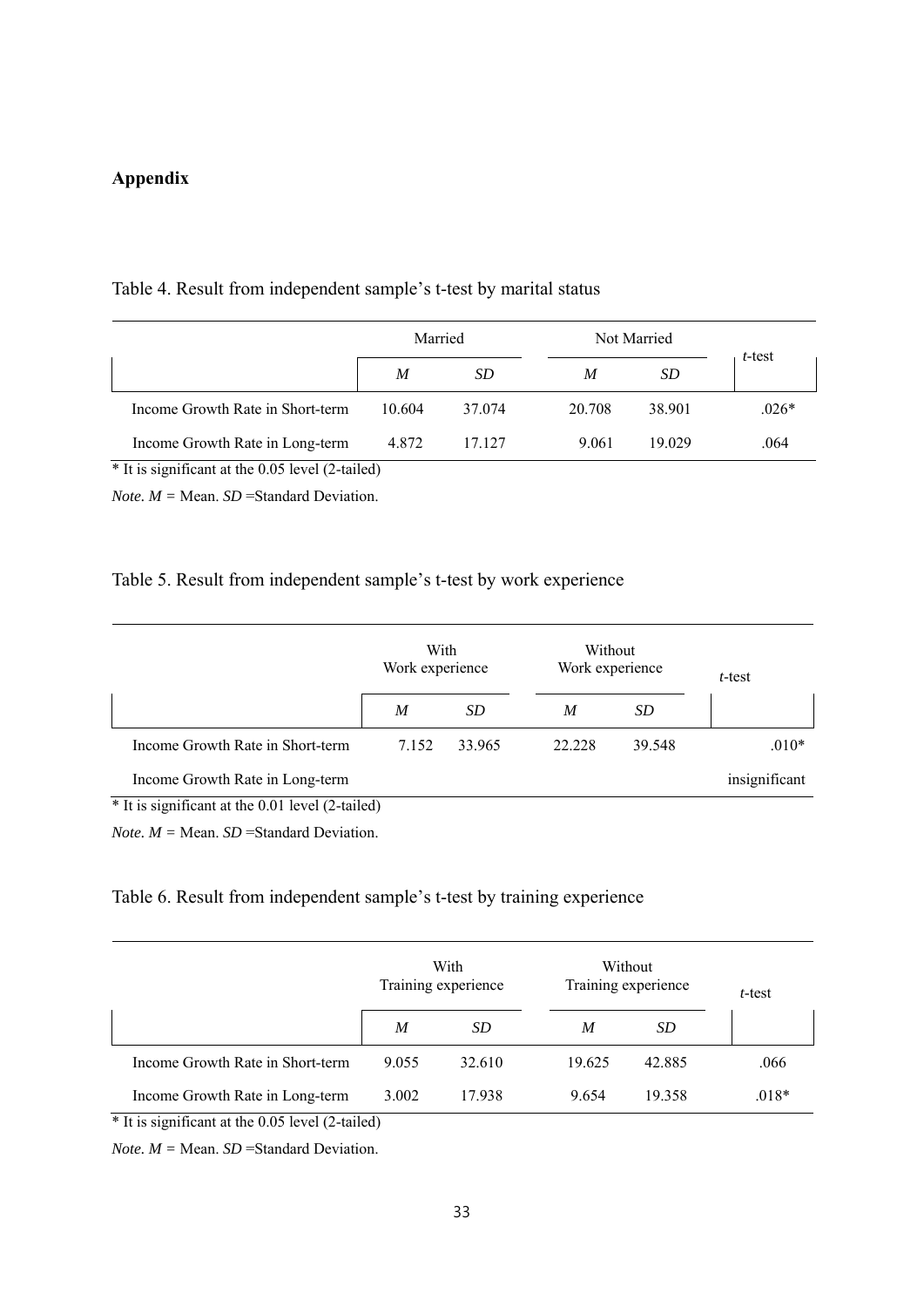|  | Table 7. Result from independent sample's t-test by employment status |
|--|-----------------------------------------------------------------------|
|  |                                                                       |

|                                                  | Employed |           | Unemployed |      | $t$ -test     |
|--------------------------------------------------|----------|-----------|------------|------|---------------|
|                                                  | M        | <i>SD</i> | M          | SD   |               |
| Employability in Short-term                      | $-.49$   | .658      | .20        | .420 | $\leq 0.01*$  |
| Employability in Long-term                       |          |           |            |      | insignificant |
| * It is significant at the 0.01 level (2-tailed) |          |           |            |      |               |

*Note.*  $M = \text{Mean}$ . *SD* = Standard Deviation.

# Table 8. Result from independent sample's t-test by employment type

|                             |                  | Formal<br>Employment |        | Informal<br>Employment | t-test                    |  |
|-----------------------------|------------------|----------------------|--------|------------------------|---------------------------|--|
|                             | $\boldsymbol{M}$ | SD                   | M      | SD                     |                           |  |
| Employability in Short-term |                  |                      |        |                        | insignificant             |  |
| Employability in Long-term  | $-.03$           | .665                 | $-.30$ | .467                   | $.004*$<br>$(t(49)=2.981$ |  |

*Note.*  $M = \text{Mean}$ . *SD* = Standard Deviation.

# Table 9. Result from Chi-Square Tests on employment status in long run

|           |                                                                  | Unemployed<br>in 10 years |                         | Employed<br>In 10 years |                         | $\chi^2$ | p       |
|-----------|------------------------------------------------------------------|---------------------------|-------------------------|-------------------------|-------------------------|----------|---------|
|           |                                                                  | $\boldsymbol{N}$          | $\%$                    | N                       | $\%$                    |          |         |
| Age group | Below 20 years old<br>$21 - 25$ years old<br>$26 - 30$ years old | 11<br>128<br>29           | 45.83<br>66.67<br>76.32 | 13<br>64<br>9           | 54.17<br>33.33<br>23.68 | 6.200    | $.045*$ |

\*It is significant at the 0.05 level (2-tailed)

*Note.* Age group (n=254)